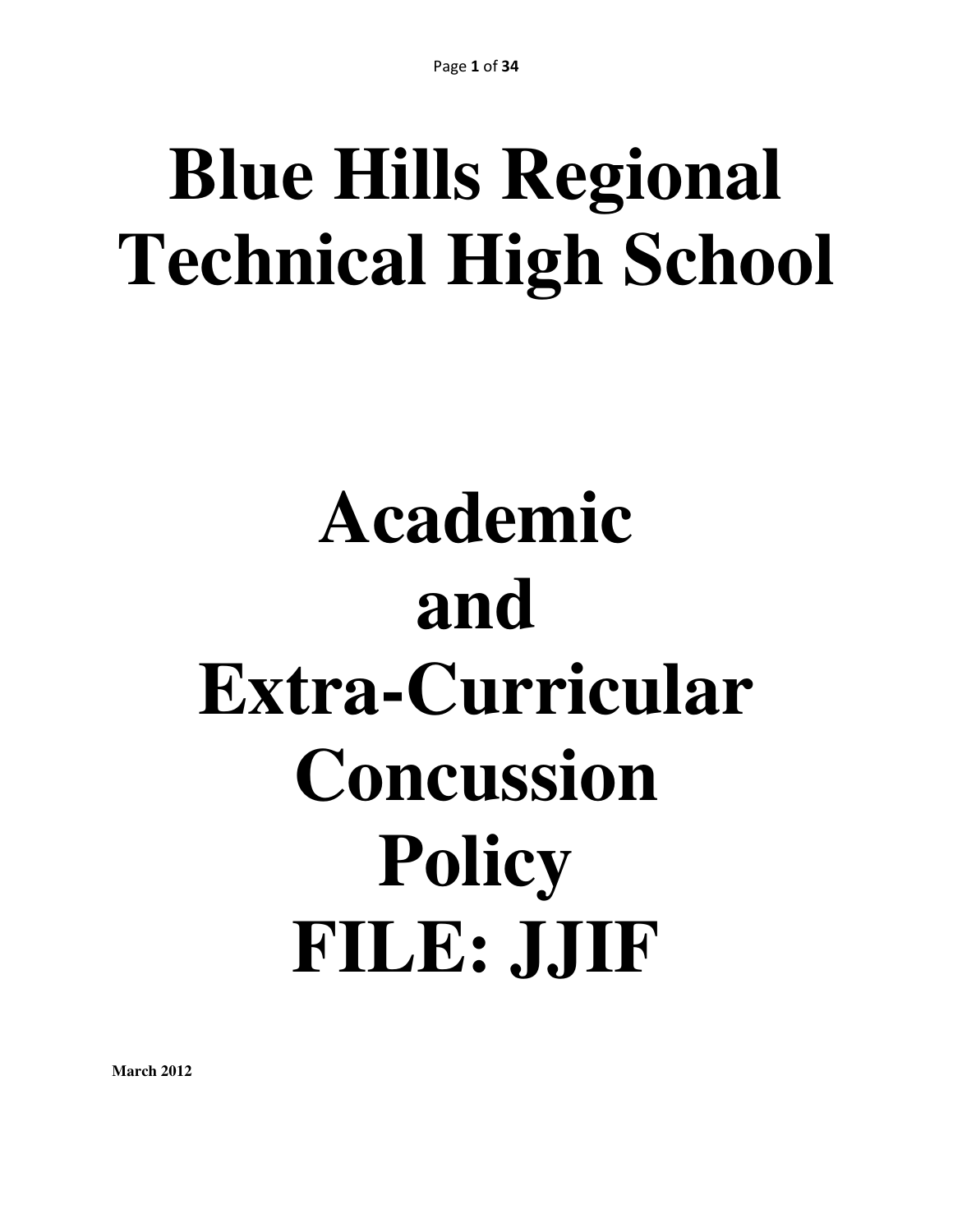#### **CONCUSSION POLICY**

The purpose of this policy is to provide information and standardized procedures for persons involved in the prevention, training management and return to activity decisions regarding st**uden**ts who incur head injuries while involved in extracurricular athletic activities' including, but not limited to, interscholastic sports, in order to protect their health and safety as required by Massachusetts law and regulations. The requirements of the law apply to all public middle and high schools, however configured, serving grades six through high school graduation. In addition, to any training required by law, the following persons shall complete one of the head injury safety training programs approved by the Massachusetts Department of Public Health (DPH) as found on its website: coaches; certified athletic trainers; trainers; volunteers; school and team physicians; school nurses; athletic directors; directors responsible for a school marching band; employees or volunteers; and students who participate in an extracurricular athletic activities and their parents.

Upon the adoption of this policy by the School Committee, the Superintendent shall ensure that DPH receives an affirmation on school district letterhead that the district has developed policies and the School Committee has adopted a final policy in accordance with law. This affirmation shall be updated by September 30, 2013 and every two years thereafter upon review or revision of its policies.

The Superintendent shall maintain or cause to be maintained complete and accurate records of the district's compliance with the requirements of the Concussion Law, and shall maintain the following records for three years or, at a minimum, until the student graduates, unless state or federal law requires a longer retention period:

- 1. Verifications of completion of annual training and receipt of materials; **(WORKSHEET 1)**
- 2. DPH Pre-participation forms and receipt of materials; **(WORKSHEET 2)**
- 3. School Head Injury Report; **(WORKSHEET 3)**
- 4. Graduated re-entry plans for return to full academic and extracurricular athletic activities. **(WORKSHEET 4)**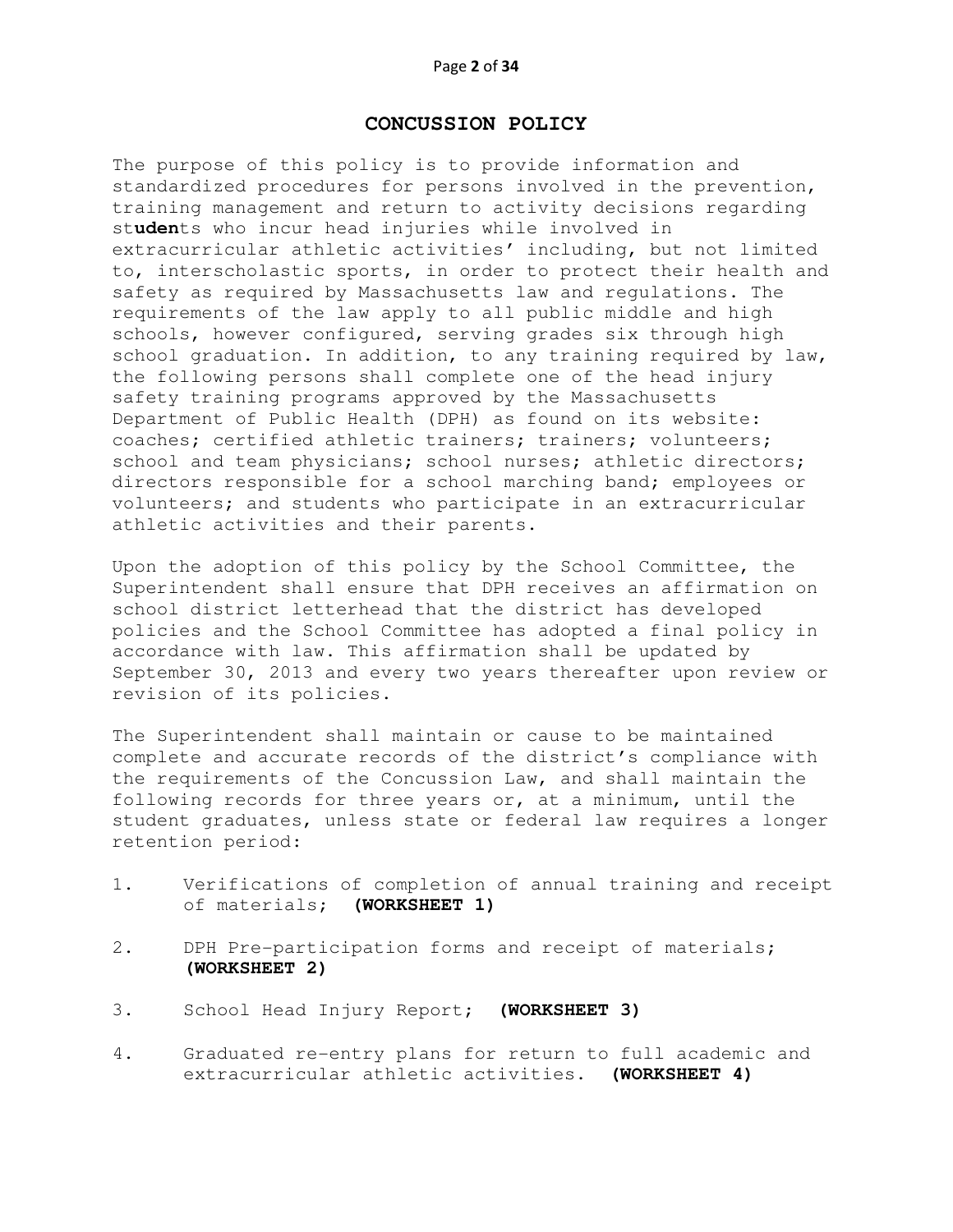#### 5. DPH/School Medical Clearance and Authorization Forms **(WORKSHEET 5)**

This policy also applies to volunteers who assist with extracurricular athletic activities. Such volunteers shall not be liable for civil damages arising out of any act or omission relating to the requirements of law, unless such volunteer is willfully or intentionally negligent in his act or omission.

Most student athletes who sustain a concussion can fully recover as long as their brain has time to heal before sustaining another hit; however, relying only on an athlete's self-report of symptoms to determine injury recovery is inadequate, as many high school athletes are not aware of the signs and symptoms or the severity concussive injuries pose, or they may feel pressure from coaches, parents, and/or teammates to return to play as quickly as possible. One or more of these factors will likely result in under-diagnosing the injury and a premature return to play. Massachusetts General Laws and Department of Public Health regulations make it imperative to accurately assess and treat student athletes when concussions arc suspected.

Student athletes who receive concussions may appear to be "fine" on the outside, when in actuality they have a brain injury and are not able to return to play. Incurring a second concussion can prove to be devastating to a student athlete. Research has shown that young concussed athletes who return to play before their brain has healed are highly vulnerable to more prolonged post-concussion syndrome or, in rare cases, a catastrophic neurological injury known as Second Impact Syndrome.

The following protocol will discuss and outline what a concussion is, the mechanism of injury, signs and symptoms, management and return to play requirements, as well as information on Second Impact syndrome and past concussion syndrome. Lastly, this policy will discuss the importance of education for our athletes, coaches and parents and other persons required by law.

This protocol should be reviewed on a yearly basis with all staff to discuss the procedures to be followed to manage sportsrelated concussions. This protocol will also be reviewed on a yearly basis by the athletic department as well as by nursing staff. Any changes in this document will be approved by the school committee and given to athletic staff, including coaches and other school personnel in writing. An accurate synopsis of this policy shall be placed in the student and faculty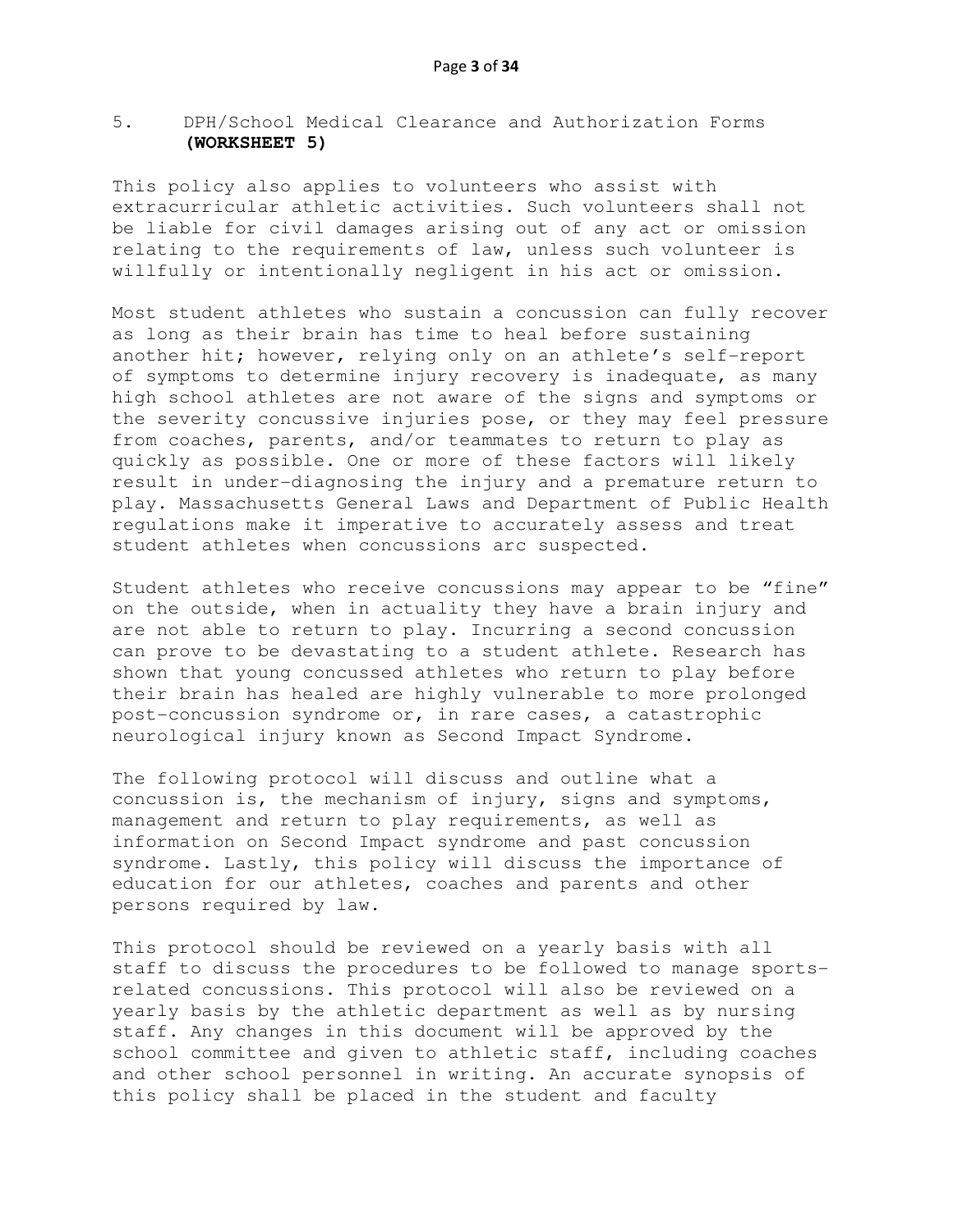handbooks.

**LEGAL REFS: M.G.L. 111:222; 105 CMR 201.000** 

#### **ATHLETIC CONCUSSION REGULATIONS**

#### **Section l. What is a Concussion?**

A concussion is defined as a transient alteration in brain function without structural damage, but with other potentially serious long-term ramifications. In the event of a concussion, the brain sustains damage at a microscopic level in which cells and cell membranes are torn and stretched. The damage to these cells also disrupts the brain at a chemical level, as well as causing restricted blood flow to the damaged areas of the brain, thereby disrupting brain function. A concussion, therefore, is a disruption in how the brain works; it is not a structural injury. Concussions are difficult to diagnose because the damage cannot be seen. A MRI or CT Scan cannot diagnose a concussion, but they can help rule out a more serious brain injury to a student athlete. Because concussions are difficult to detect, student athletes must obtain medical approval before returning to athletics following a concussion.

#### **Section II, Mechanism of Injury:**

A concussion is caused by a bump, blow or jolt to the head or body. Any force that causes the brain to bounce around or twist within the skull can cause a concussion. A bump, blow or jolt to the head or body can be caused by either indirect or direct trauma. The two direct mechanisms of injury are coup-type and contrecoup-type. Coup-type injury is when the head is stationary and struck by a moving object such as another player's helmet, a ball, or sport implement, causing brain injury at the location of impact. Contrecoup-type injury occurs when the head is moving and makes contact with an immovable or slowly moving object as a result of deceleration, causing brain injury away from the sight of impact. Indirect forces are transmitted through the spine and jaw or blows to the thorax that whip the head while the neck muscles are relaxed. Understanding the way in which an injury occurred is vital in understanding and having a watchful eye for athletes who may exhibit symptoms of a concussion so these student athletes can receive the appropriate care.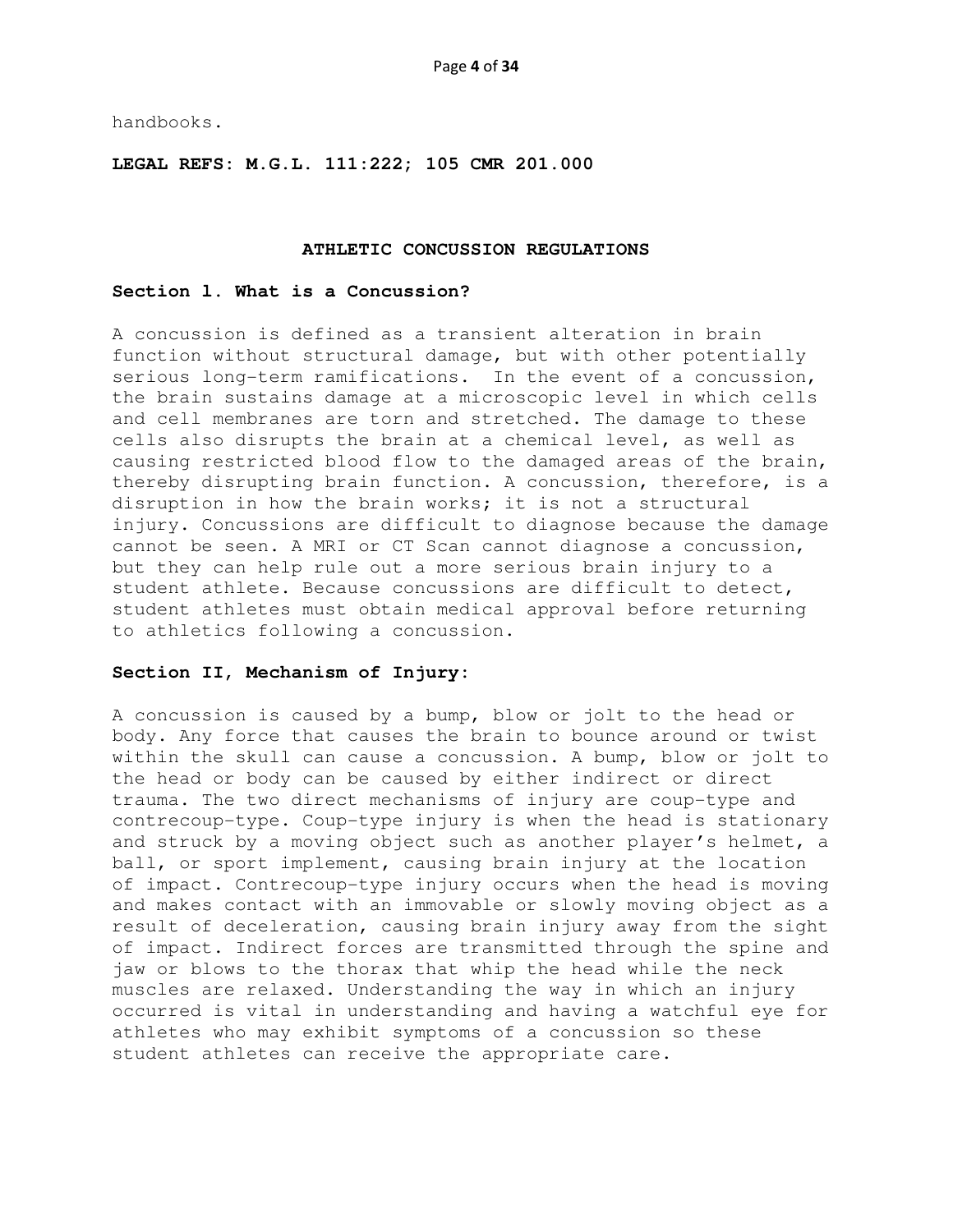**Section III. Signs and Symptoms:** 

#### **Signs (what you see):**

- . Confusion
- . Forgets plays
- . Unsure about game, score, opponent
- . Altered coordination
- . Balance problems
- . Personality change
- . Slow response to questions
- . Forgets events prior to injury (retrograde amnesia)
- . Forgets events after injury (anterograde amnesia)
- . Loss of consciousness (any duration)

#### **Symptoms (reported by athlete):**

- . Headache
- . Fatigue
- . Nausea or vomiting
- . Double vision! Blurry vision
- . Sensitivity to light (photophobia)
- . Sensitivity to noise (tinnitus)
- . Feels sluggish
- . Feels foggy
- . Problems concentrating
- . Problems remembering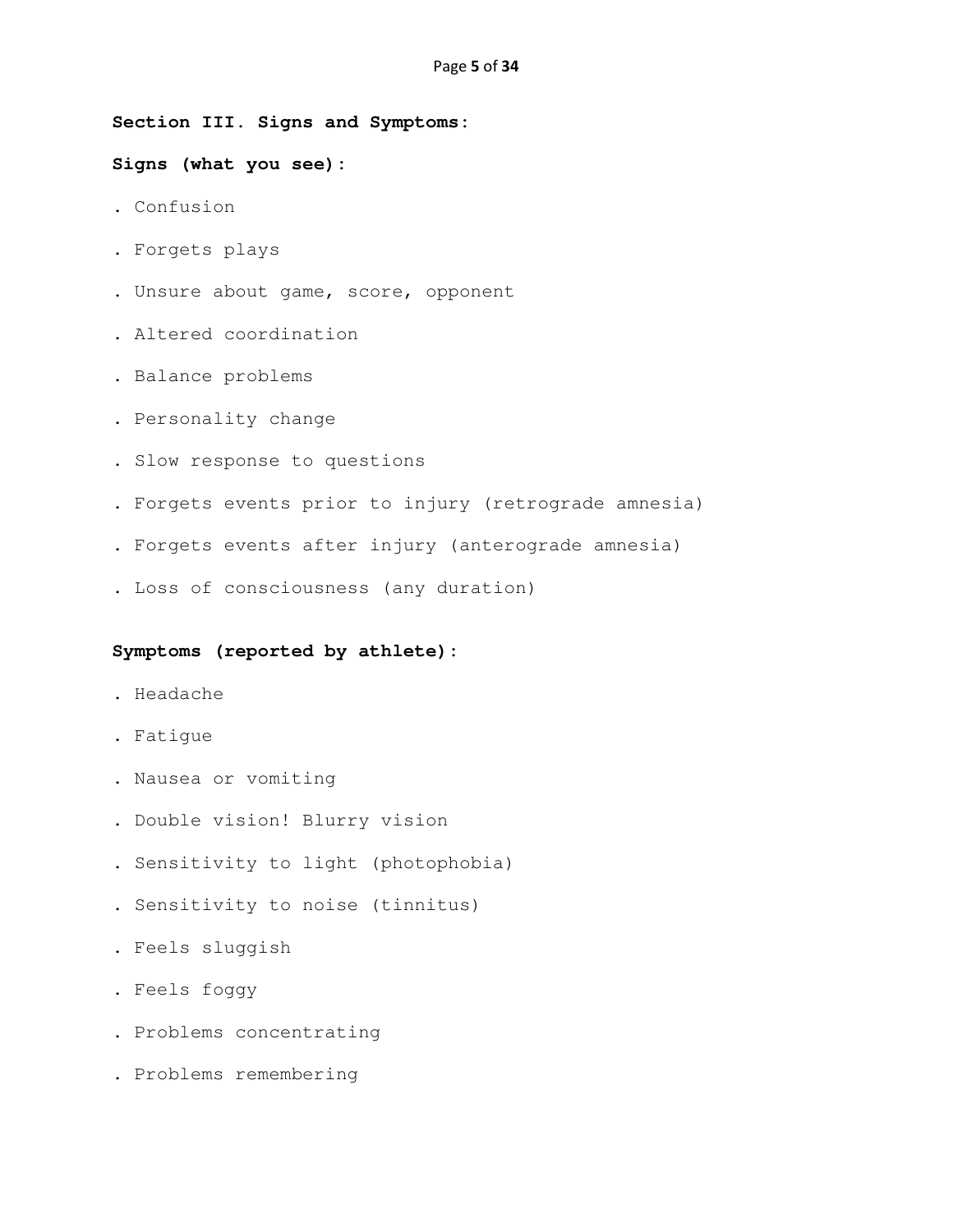- . Trouble with sleeping! Excess sleep
- . Dizziness
- . Sadness
- . Seeing stars
- . Vacant stare! Glassy eyed
- . Nervousness
- . Irritability
- . Inappropriate emotions

If any of the above signs or symptoms are observed after a suspected blow to the head, jaw, spine or body, they may be indicative of a concussion and the student athlete must be removed from play immediately and not allowed to return until cleared by an appropriate allied health professional.

#### **Section IV, Management and Referral Guidelines:**

1. When an athlete loses consciousness for any reason, the athletic trainer will start the EAP (Emergency Action Plan) by activating EMS; check ABC's (airway, breathing, circulation); stabilize the cervical spine; and transport the injured athlete to the appropriate hospital via ambulance. If the athletic trainer is not available, the coach should immediately call EMS, check ABCs and not move the athlete until help arrives.

2. Any athlete who is removed from the competition or event and begins to develop signs and symptoms of a worsening brain injury will be transported to the hospital immediately in accordance with the EAP. **Worsening signs and symptoms requiring immediate physician referral include:**

- A. Amnesia lasting longer than 15 minutes
- B. Deterioration in neurological function
- C. Decreasing level of consciousness
- D. Decrease or irregularity of respiration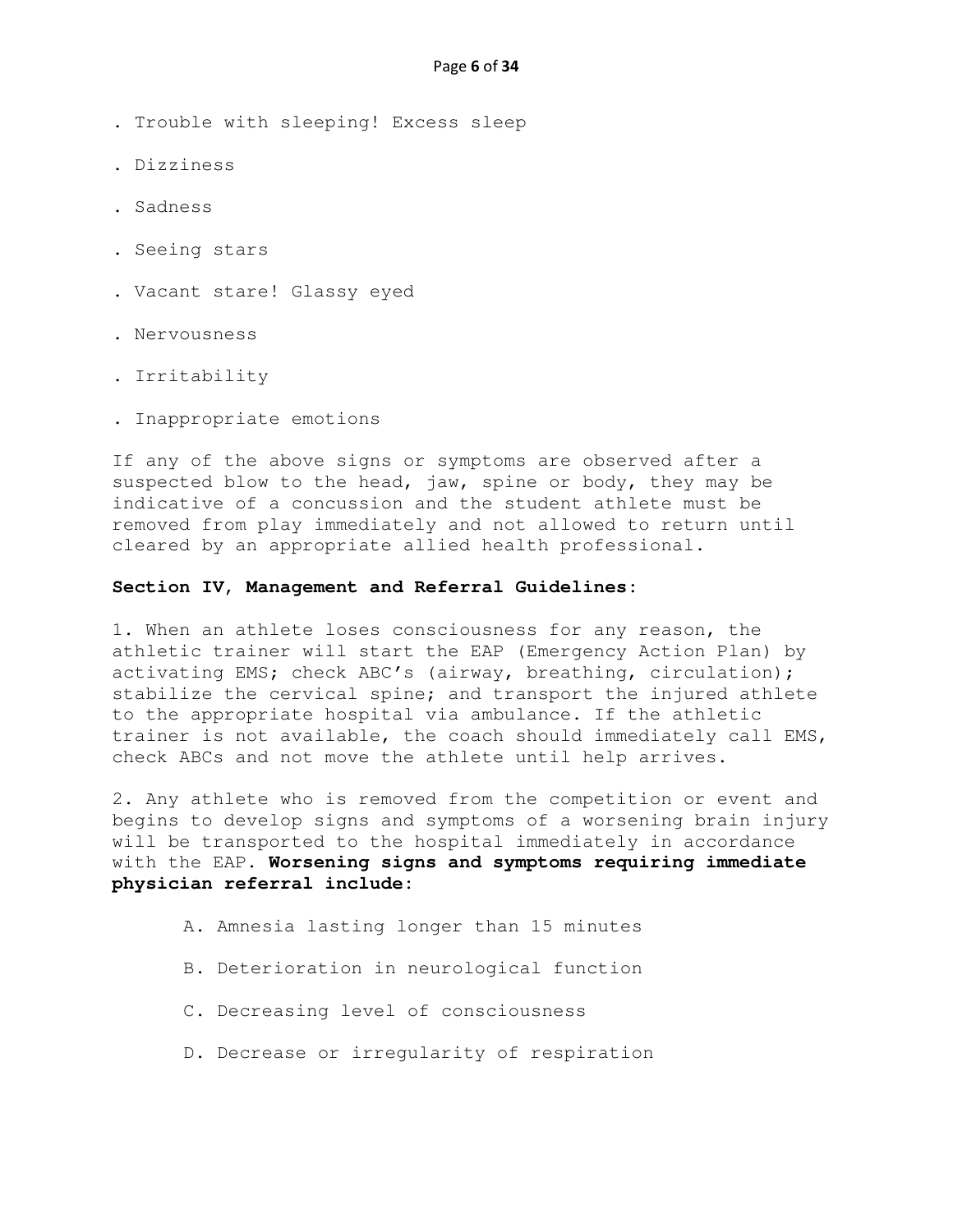E. Decrease or irregularity in pulse

F. Increase in blood pressure

G. Unequal, dilated, or unreactive pupils

H. Cranial nerve deficits

 I. Any signs or symptoms of associated injuries, spine or skull fracture, or bleeding

 J. Mental-status changes: lethargy, difficulty maintaining arousal, confusion, agitation

K. Seizure activity

L. Vomiting/ worsening headache

 M. Motor deficits subsequent to initial on-field assessment

 N. Sensory deficits subsequent to initial on-field assessment

 O. Balance deficits subsequent to initial on-field assessment

 P. Cranial nerve deficits subsequent to initial on-field assessment

Q. Post-Concussion symptoms worsen

R. Athlete is still symptomatic at the end of the game

3. After a student athlete sustains a concussion, the athletic trainers will use the Standardized Assessment for Concussion (SAC) to assess and document the student athlete's concussion. The athletic trainer will also report on the student athlete's signs and symptoms by using the Signs and Symptoms Check-List. On the signs and symptoms checklist, the athletic trainer will also check pulse and blood pressure of each student athlete with a suspected concussion. After the initial evaluation of a concussion, all signs and symptoms will be tracked on the computer using the Impact Test.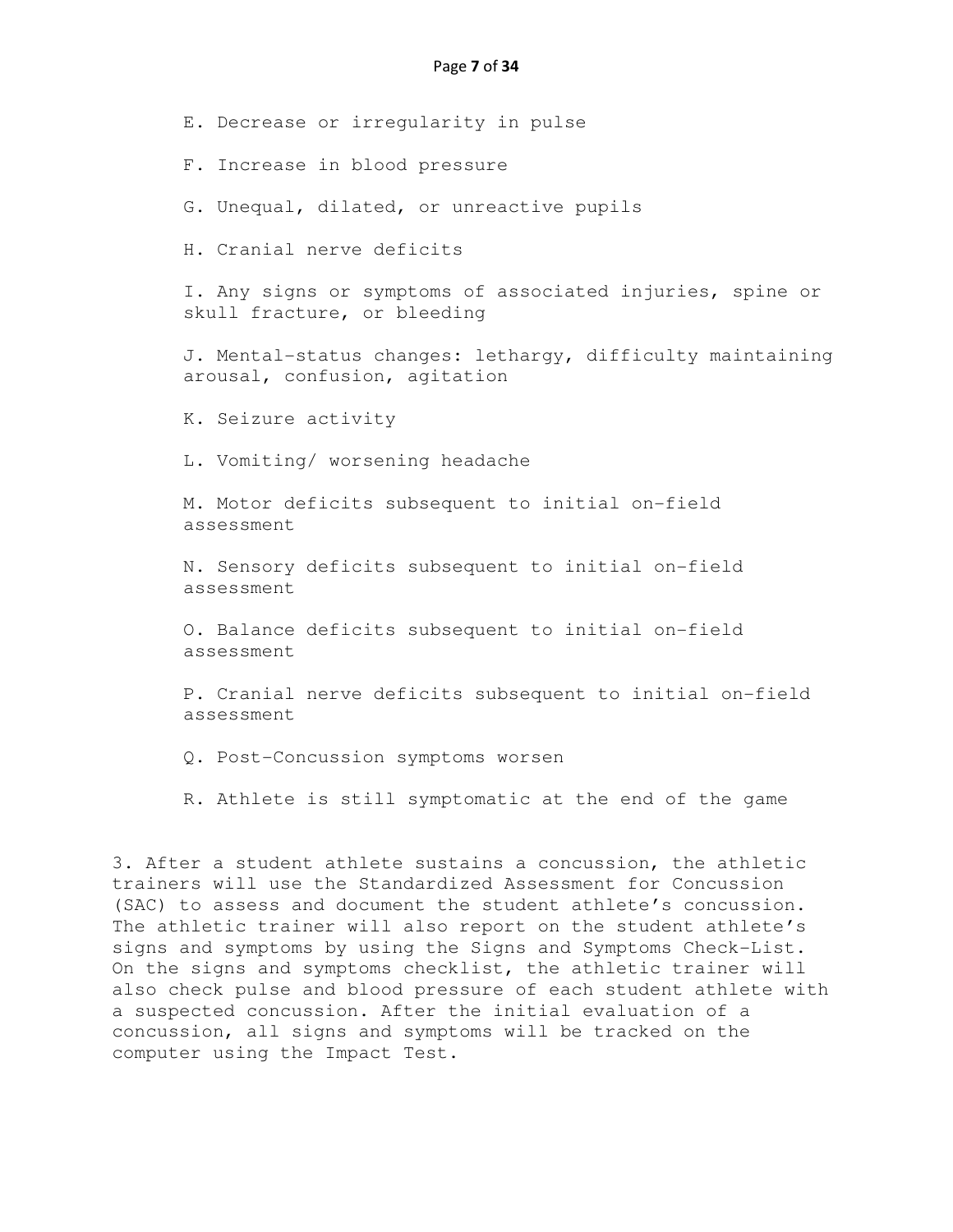A. If the head injury occurs at practice, parent(s)/guardian(s) will immediately be notified and must come and pick up the student athlete and talk to the certified athletic trainer in person.

B. If the injury occurs at a game or event the student athlete may go home with the parent/guardian(s) after talking with the certified athletic trainer.

C. Parent(s)/guardian(s) will receive important information regarding signs and symptoms of deteriorating brain injury/function prompting immediate referral to a local emergency room as well as return to play requirements.

#### **V. Gradual Return to Play Protocol:**

I. Student athletes, with the consent of their parent(s)/guardian(s), will start taking the ImPact Test (or other approved test identified by the School District). The ImPact Test is a tool that helps manage concussions, determine recovery from injury, and is helpful in providing proper communication between coaches, parents and clinicians. The ImPact Test is a neurocognitive test that helps measure student athletes' symptoms, as well as test verbal and visual memory, processing speed and reaction time. It is mandatory for all student athletes to take the ImPact Test for a baseline score in accordance with Massachusetts State Law. The law states that all public schools must develop safety protocols on concussions and all public schools must receive information on past concussion history. The ImPact Test appears to be a promising tool in monitoring a student athlete's prior concussions, as well as any future concussions.

2. Each student athlete will complete a baseline test at the beginning of their sport season. Each student athlete and club cheerleading member will undergo ImPact testing. Student athletes will be re-tested every other year. If a student athlete plays more than one sport during the academic year, their test will remain valid. For example, if a soccer student athlete also plays basketball in the winter, the student athlete will not have to take the ImPact Baseline Test again in the winter. If a student athlete posts scores below the norm, the student athlete will be re-tested at another time with either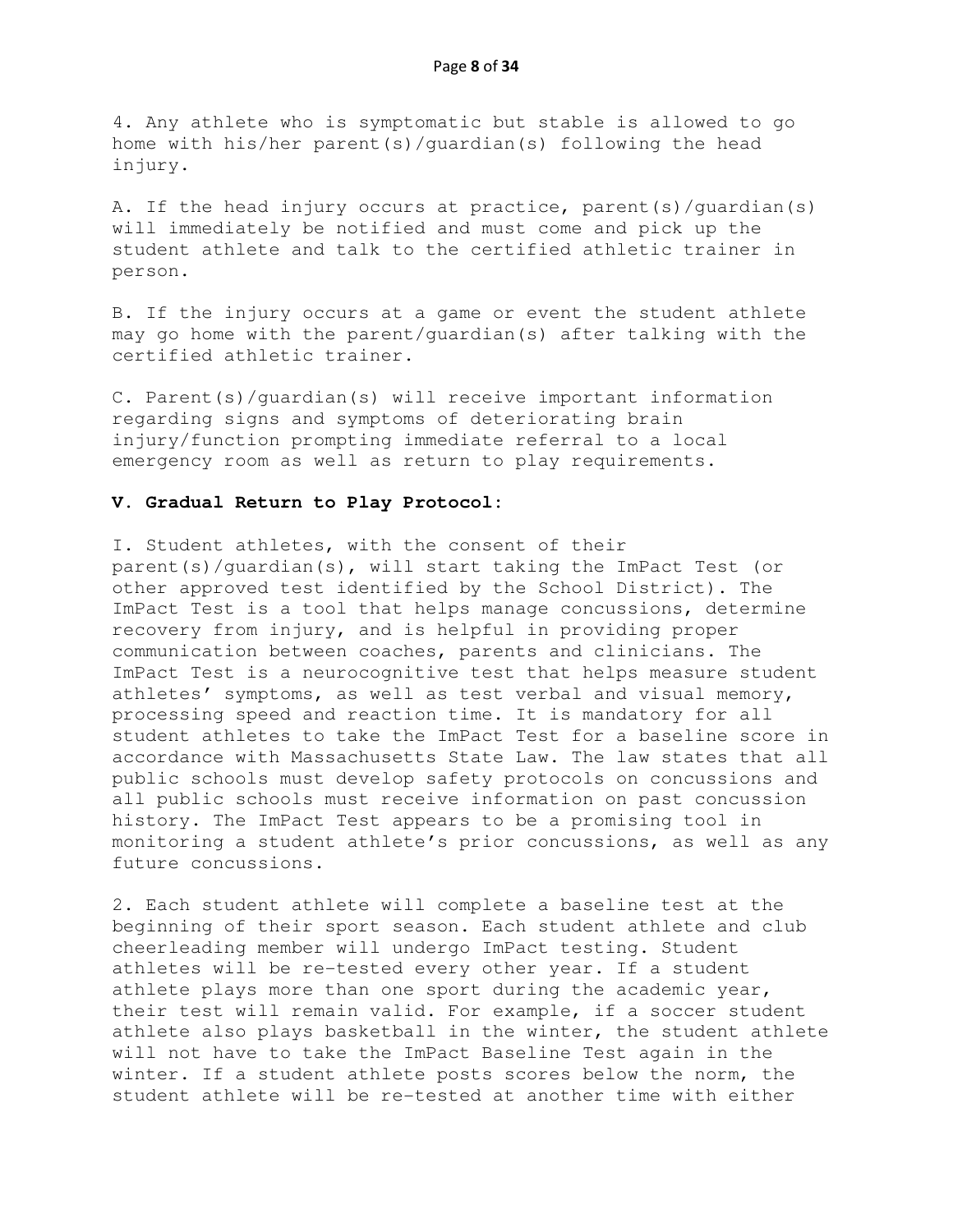the certified athletic trainer or school nurse. Student athletes cannot begin practice until a valid baseline score is obtained during their designated time to take the test.

A. At the beginning of every sport season, student athletes are required to complete a concussion history form and return it to the athletic department. This information will be recorded in the student information system for tracking purposes.

B. Following any concussion the athletic trainer must notify the athletic director and school nurses.

C. Following a concussion the student athlete will take a postinjury test within 24 to 48 hours following the head injury. STUDENT ATHLETES WILL NOT BE ALLOWED TO MOVE ON TO FUNCTIONAL/PHYSICAL TESTING UNTIL THEIR IMPACT TEST IS BACK TO THE BASELINE SCORE AND ASYMPTOMATIC. After a student athlete takes their first post-injury test, the student athlete will not be re-tested again for 5 days,

D. If, after the first post-injury ImPact test, the athlete is not back to his/her baseline the parent/guardian(s) will be notified, and the student athlete will be referred to their healthcare provider and must have the Concussion information and Gradual Return to Play form signed by a physician, physician assistant, licensed neuropsychologist or nurse practitioner stating when the athlete is allowed to return to play.

E. Following a post-injury test, the certified athletic trainer will take the Concussion Information and Gradual Return to Play form signed by the parent(s)/guardian(s) and fill in the date of all post-injury tests taken by each student athlete.

F. The certified athletic trainer will also document the date on which the athlete is asymptomatic and sign the document agreeing that all the above statements are true and accurate.

G. Once the athlete starts on the exertional post-concussion tests, the parent(s)/guardian(s) will be notified and the athlete will be sent home with all signed documents relating to head injury. At this time the parent/guardian(s) must bring the student athlete to a licensed physician, licensed neuropsychologist, licensed physician assistant, nurse practitioner or other appropriately trained or licensed healthcare professional to be medically cleared for participation in the extracurricular activity.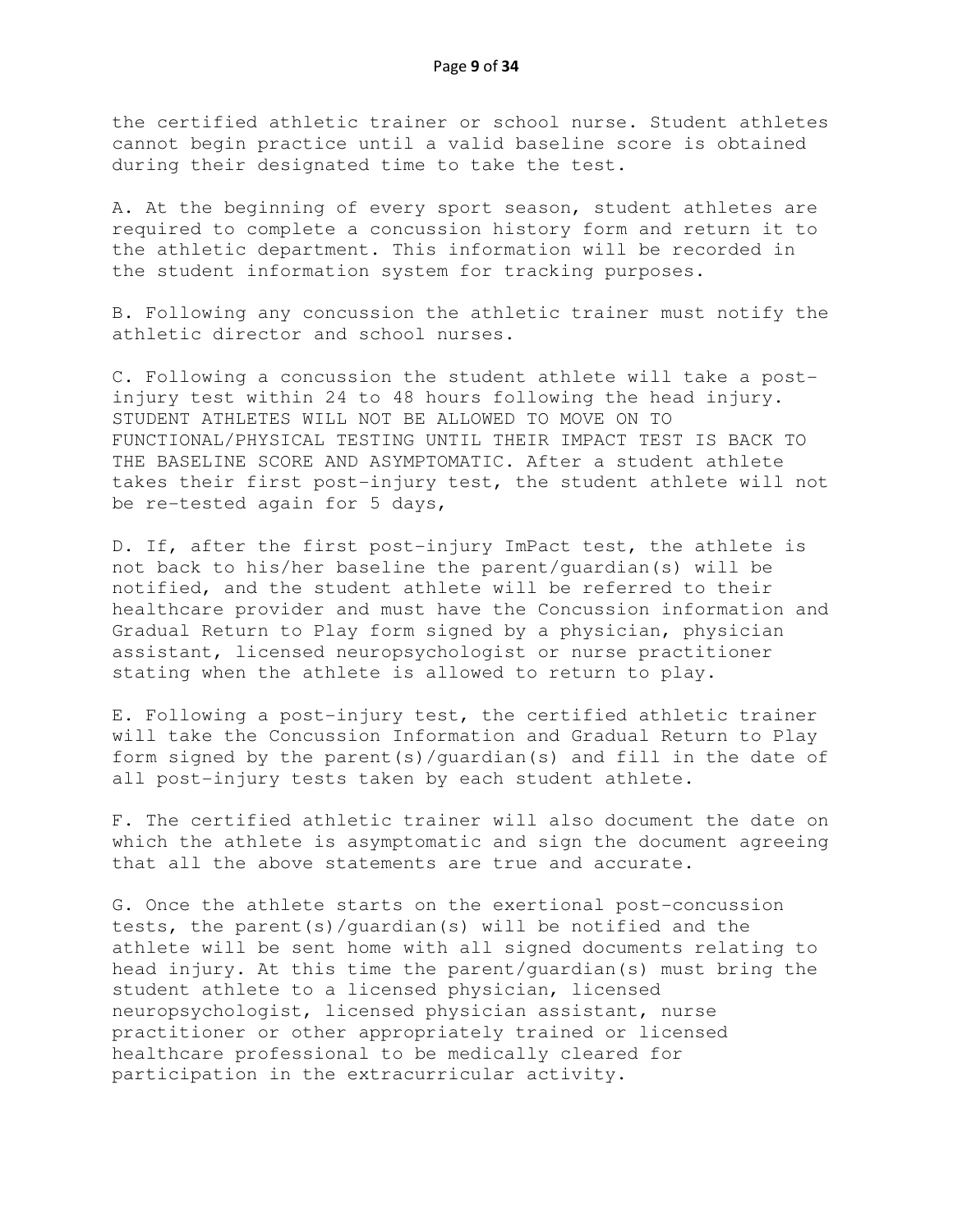#### **H. Student athletes who continue to exhibit concussion symptoms for a week or more must be evaluated by a physician before returning to play.**

I. Once a student athlete's post-injury test is back at the student athlete's baseline score, the student athlete will go through 5 days of Exertional Post Concussion Tests. The student athlete must be asymptomatic for all functional and physical tests to return to play (RTP). All tests will be administered by a certified athletic trainer.

#### **Exertional Post Concussion Tests:**

A. Test 1: Low levels of light physical activity. This will include walking, light stationary bike for about 10 to 15 minutes. Light isometric strengthening (quad sets, UE light hand weights, ham sets, SLR's, resistive band ankle strengthening) and stretching exercises.

B. Test 2: Moderate levels of physical activity. Treadmill jogging, stationary bike, or elliptical for 20 to 25 minutes. Light weight strength exercises (resistive band exercises UE and LE, wall squats, lunges, step up/downs. More active and dynamic stretching.

C. Test 3: Non-contact sports specific drills. Running, high intensity stationary bike or elliptical 25 to 30 minutes. Completing regular weight training. Start agility drills (ladder, side shuffle, zig-zags, carioca, box jumps, and hurdles).

D. Test 4: Limited, controlled sports specific practice and drills.

E. Test 5: Full contact and return to sport with monitoring of symptoms.

#### **Section VI. School Nurse Responsibilities:**

1. Assist in testing all student athletes with baseline and post-injury ImPact testing.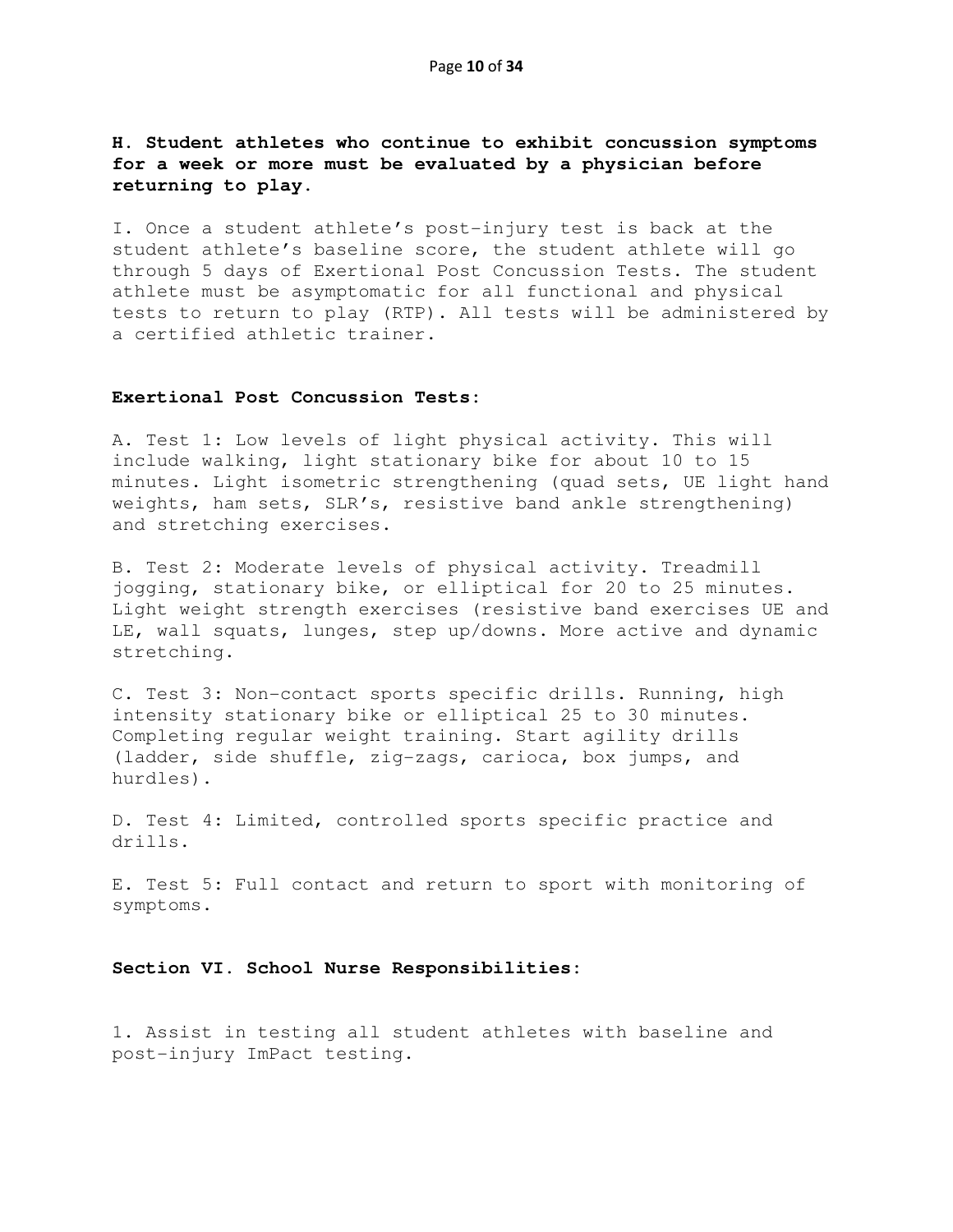2. Participate and complete the CDC training course on concussions. A certificate of completion will be recorded by the nurse leader yearly.

3. Complete symptom assessment when student athlete enters Health Office with questionable concussion during school hours. Repeat in 15 minutes.

4. Observe students with a concussion for a minimum of 30 minutes.

5. If symptoms are present, notify parent/guardian(s) and instruct parent/guardian(s) that student must be evaluated by an MD.

(a) If symptoms are not present, the student may return to class.

6. If symptoms appear after a negative assessment, MD referral is necessary.

7. Allow students who are in recovery to rest in HO when needed.

8. Develop plan for students regarding pain management.

9. School nurse will notify teachers and guidance counselors of any students or student athletes who have academic restrictions or modifications related to their concussion.

10. Educate parents and teachers about the effects of concussion and returning to school and activity.

11. If injury occurs during the school day, inform administrator and complete accident/incident form.

12. Enter physical exam dates and concussion dates into the student information system.

#### **Section VII. School Responsibilities:**

1. Review and, if necessary, revise, the concussion policy every 2 years.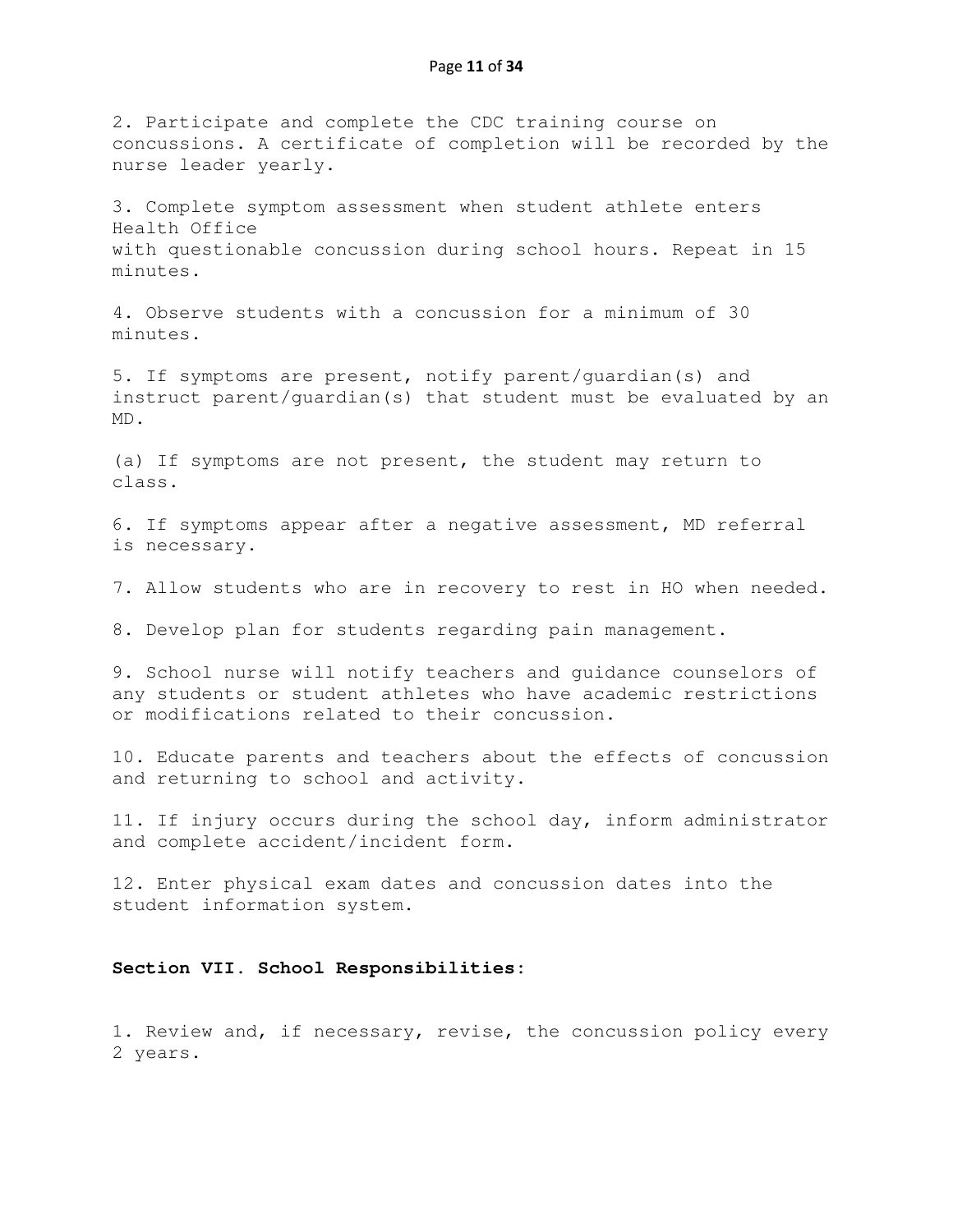2. Once the school is informed of the student's concussion, a contact or "point person" should be identified (e.g. the guidance counselor, athletic director, school nurse, school psychologist or teacher).

3. Point person to work with the student on organizing work assignments, making up work and giving extra time for assignments and tests/quizzes.

4. Assist teachers in following the recovery stage for student.

5. Convene meeting and develop rehabilitative plan.

6. Decrease workload if symptoms appear.

7. Recognize that the student's ability to perform complex math equations may be different from the ability to write a composition depending on the location of the concussion in the brain.

8. Educate staff on the signs and symptoms of concussions and the educational impact concussions may have on students.

9. Include concussion information in student handbooks.

10. Develop a plan to communicate and provide languageappropriate educational materials to parents with limited English proficiency.

#### **Section VIII, Athletic Director Responsibilities:**

1. Provide parents, athletes, coaches, and volunteers with educational training and concussion materials yearly.

2. Ensure that all educational training programs arc completed and recorded.

3. Ensure that all students meet the physical exam requirements consistent with 105 CMR 200.000 prior to participation in any extracurricular athletic activity

4. Ensure that all students participating in extracurricular athletic activity have completed and submitted their preparticipation forms, which include health history form, concussion history form, and MIAA form.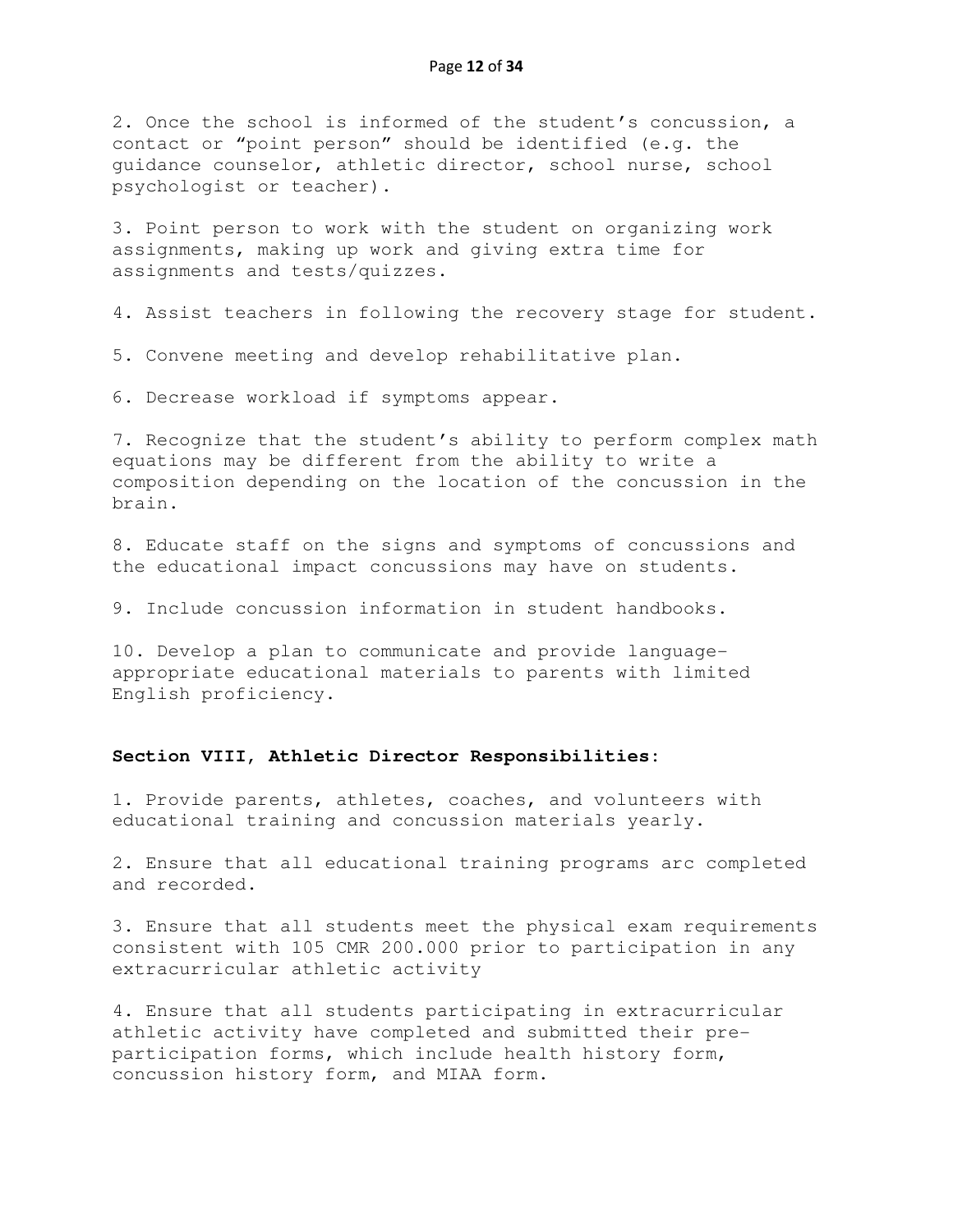S. Ensure that athletes are prohibited from engaging in any unreasonably dangerous athletic technique that endangers the health or safety of an athlete, including using a helmet or any other sports equipment as a weapon.

6. Ensure that all head injury forms are completed by parent/guardian(s) or coaches and reviewed by the coach, athletic trainer, school nurse and school physician.

7. Inform parent/guardian(s) that, if all necessary forms are not completed, their child will not participate in athletic extracurricular activities.

#### **Section IX, Parent/Guardian Responsibilities:**

1. Complete and return concussion history form to the athletic department.

2. Inform school if student sustains a concussion outside of school hours. Complete new concussion history form following new injury.

3. 1f student suffers a concussion outside of school, complete head injury form and return it to the school nurse.

4. Complete a training program recognized by the school on concussions and return certificate of completion to the athletic department.

5. Watch for changes in your child that may indicate that your child does have a concussion or that your child's concussion may be worsening. Report to a physician:

A. Loss of consciousness

- B. Headache
- C. Dizziness
- D. Lethargy
- E. Difficultly concentrating
- F. Balance problems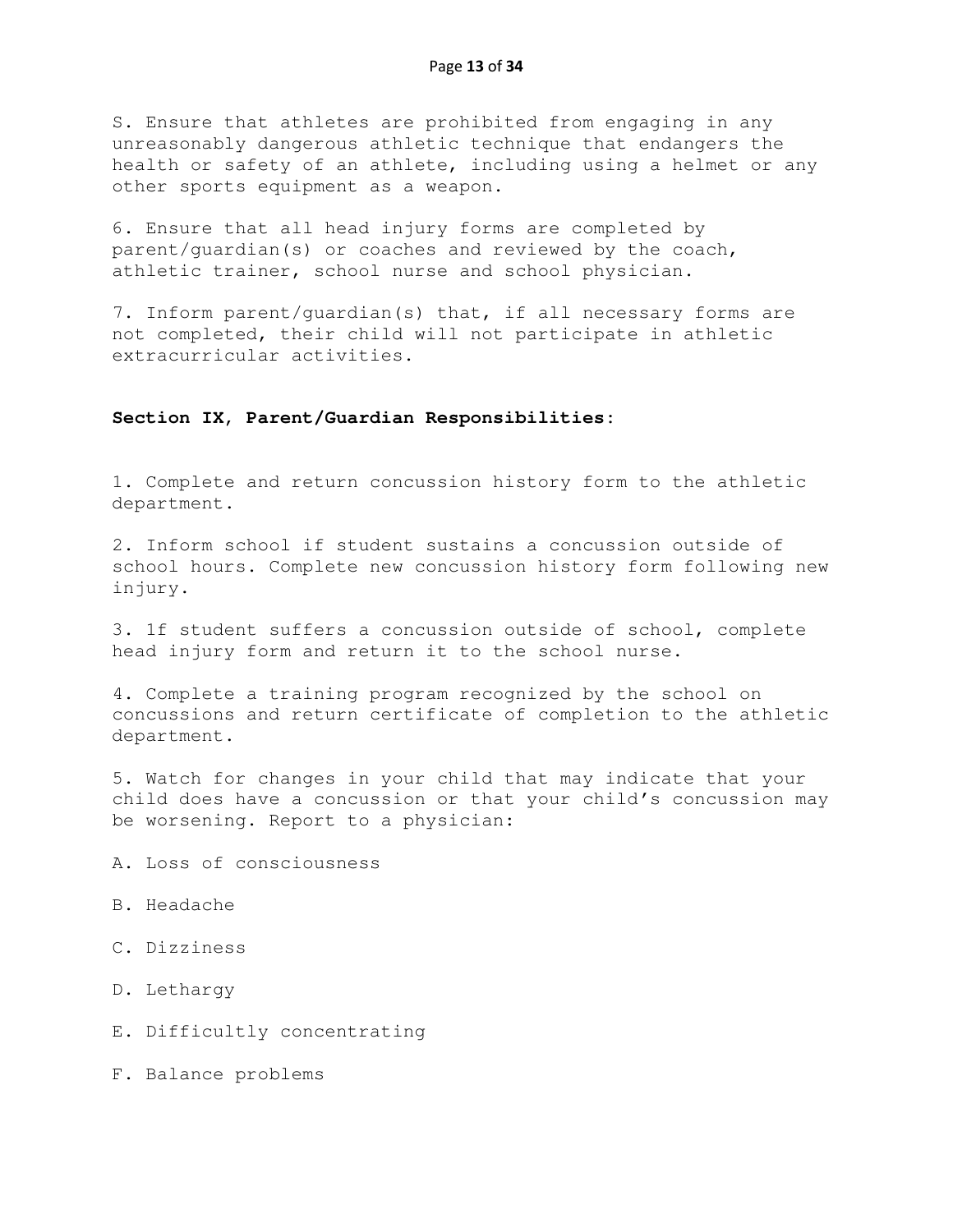- G. Answering questions slowly
- H. Difficulty recalling events
- I. Repeating questions
- J. Irritability
- K. Sadness
- L. Emotionality
- M. Nervousness
- N. Difficulty with sleeping
- 6. Encourage your child to follow concussion protocol.
- 7. Enforce restrictions on rest, electronics and screen time.
- 8. Reinforce recovery plan.

9. Request a contact person from the school with whom you may communicate about your child's progress and academic needs.

10. Observe and monitor your child for any physical or emotional changes.

11. Request to extend make up time for work if necessary.

12. Recognize that your child will be excluded from participation in any extracurricular athletic event if all forms are not completed and on file with the athletic department.

#### **Section X. Student and Student Athlete Responsibilities:**

I. Complete Baseline ImPact Test prior to participation in athletics.

2. Return required concussion history form prior to participation in athletics.

3. Participate in all concussion training and education and return certificate of completion to the athletic department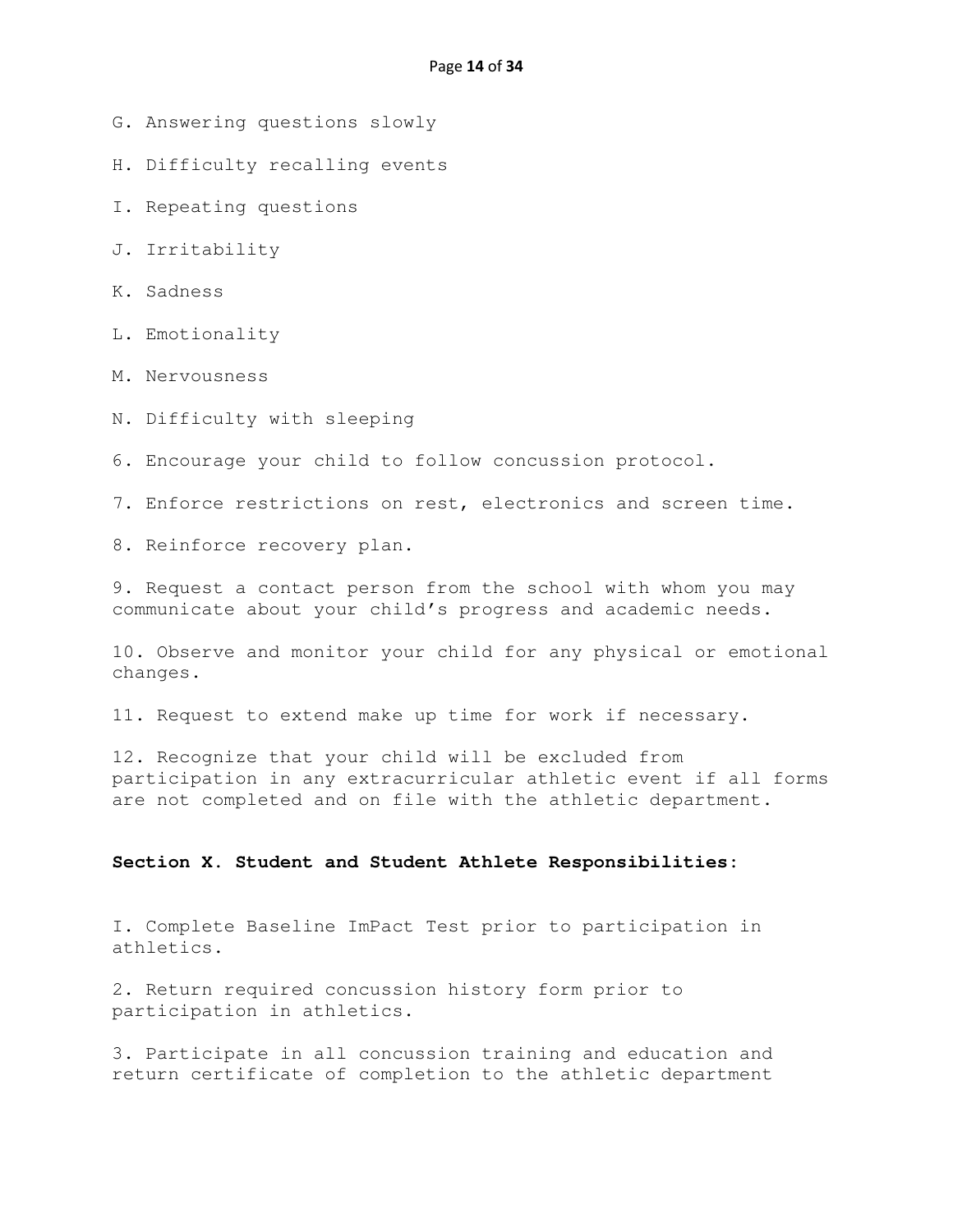prior to participation in athletics.

4. Report all symptoms to athletic trainer and or school nurse.

5. Follow recovery plan.

6. REST.

7. NO ATHLETICS IF INJURED

8. BE HONEST!

9. Keep strict limits on screen time and electronics.

10. Don't carry books or backpacks that are too heavy.

11. Tell your teachers if you are having difficulty with your classwork.

12. See the athletic trainer and/or school nurse for pain management.

13. Return to sports only when cleared by physician and the athletic trainer.

14. Follow Gradual Return to Play Guidelines.

15. Report any symptoms to the athletic trainer and/or school nurse and parent(s)/guardian(s) if any occur after return to play.

16. Return medical clearance form to athletic trainer prior to return to play.

17. Students who do not complete and return all required trainings, testing and forms will not be allowed to participate in sports.

#### **Section XI, Coach Responsibilities:**

1. Participate in Concussion Education Course offered by the National Federation of State High School Associations (NFHS) on a yearly basis. Complete certificate of completion and return to the athletic department.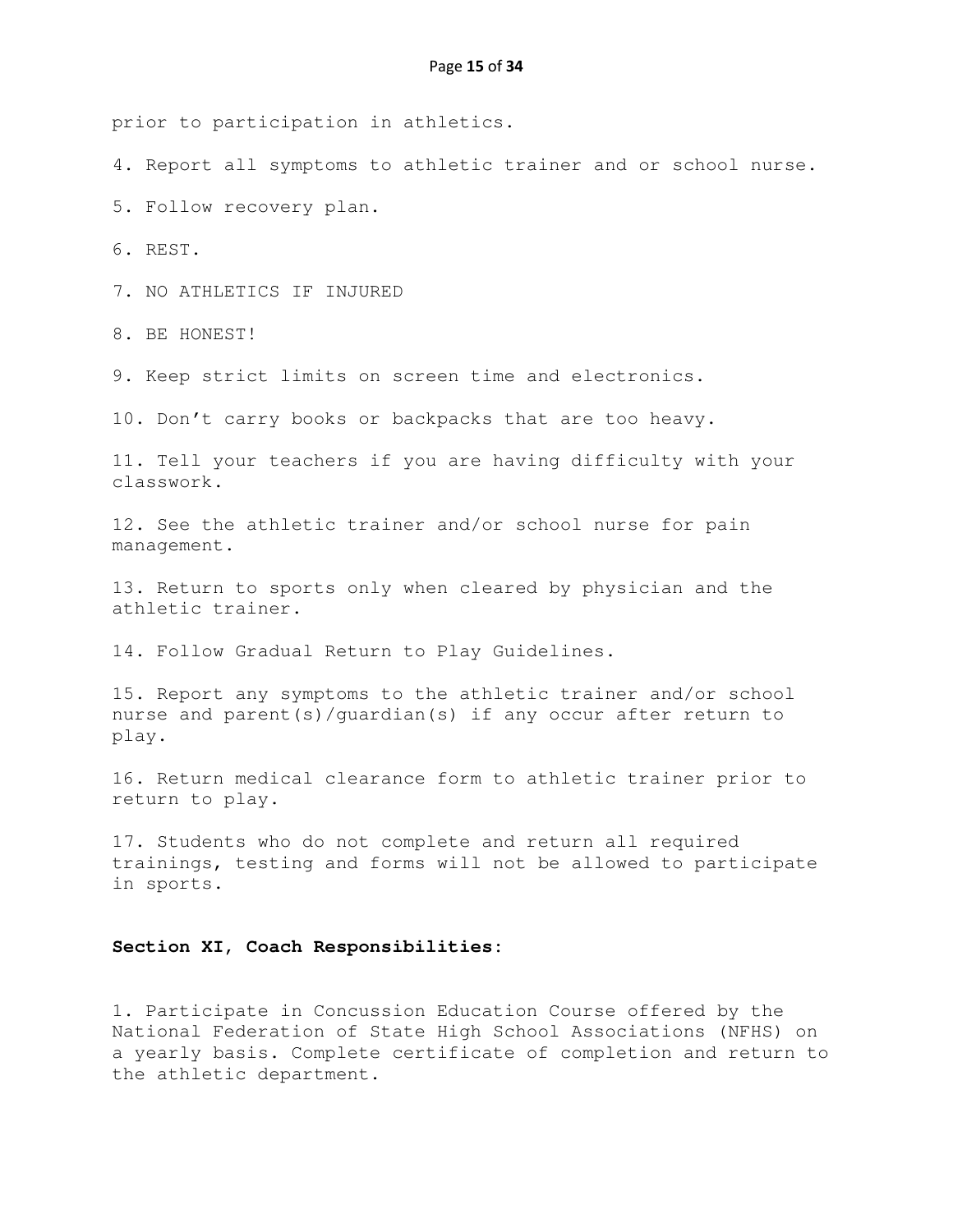2. Ensure all student athletes have completed ImPact baseline testing before participation.

3. Ensure all student athletes have returned concussion history and health history form prior to participation in athletics.

4. Complete a head injury form if their player suffers a head injury and the athletic trainer is not present at the athletic event. This form must be shared with the athletic trainer and school nurse.

5. Ensure all students have completed a concussion educational training and returned their certificate of completion prior to participation in athletics.

6. Remove from play any student athlete who exhibits signs and symptoms of a concussion.

7. Do not allow student athletes to return to play until cleared by a physician and athletic trainer.

8. Follow Gradual Return to Play Guidelines.

9. Refer any student athlete with returned signs and symptoms back to athletic trainer.

10. Any coach or volunteer coach for extracurricular activities shall not encourage or permit a student participating in the activity to engage in any unreasonably dangerous athletic technique that unnecessarily endangers the health of a student athlete, including using a musical instrument, helmet or any other sports equipment as a weapon.

#### **Section XII. Post-Concussion Syndrome:**

Post-Concussion Syndrome is a poorly understood condition that occurs after a student athlete receives a concussion. Student athletes who receive concussions can have symptoms that last a few days to a few months, and even up to a full year, until their neurocognitive function returns to normal. Therefore, all school personnel must pay attention to and closely observe all student athletes for post-concussion syndrome and its symptoms. Student athletes who are still suffering from concussion symptoms are not ready to return to play. The signs and symptoms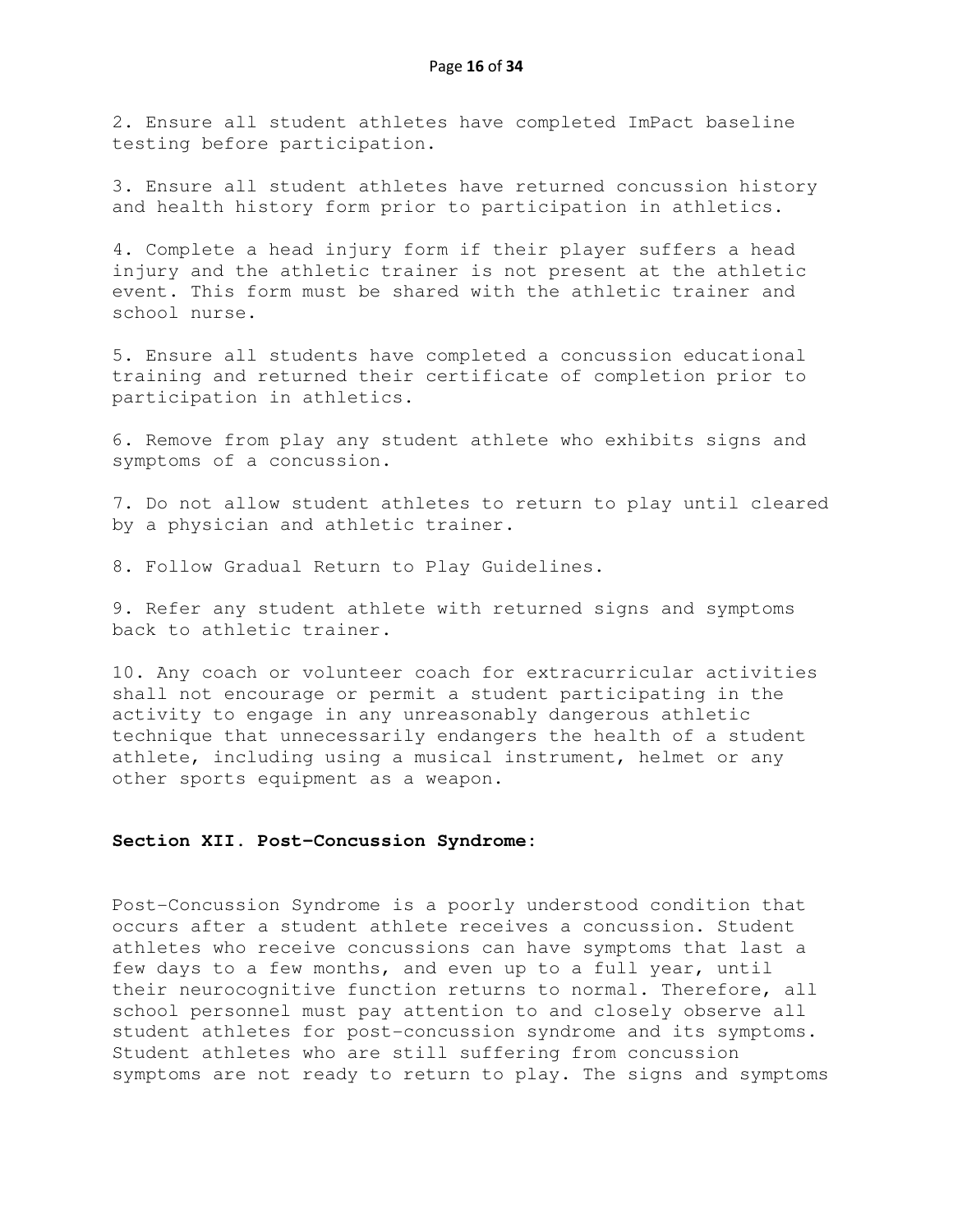of post-concussion syndrome are:

- . Dizziness
- . Headache with exertion
- . Tinnitus (ringing in the cars)
- . Fatigue
- . Irritability
- . Frustration
- . Difficulty in coping with daily stress
- . Impaired memory or concentration
- . Eating and sleeping disorders
- . Behavioral changes
- . Alcohol intolerance
- . Decreases in academic performance
- . Depression
- . Visual disturbances

#### **Section XIII. Second Impact Syndrome:**

Second impact syndrome is a serious medical emergency and a result of an athlete returning to play and competition too soon following a concussion. Second impact syndrome occurs because of rapid brain swelling and herniation of the brain after a second head injury that occurs before the symptoms of a previous head injury have been resolved. The second impact that a student athlete may receive may only be a minor blow to the head or it may not even involve a hit to the head. A blow to the chest or back may create enough force to snap the athlete's head and send acceleration/deceleration forces to an already compromised brain. The resulting symptoms occur because of a disruption of the brain's blood auto-regulatory system which leads to swelling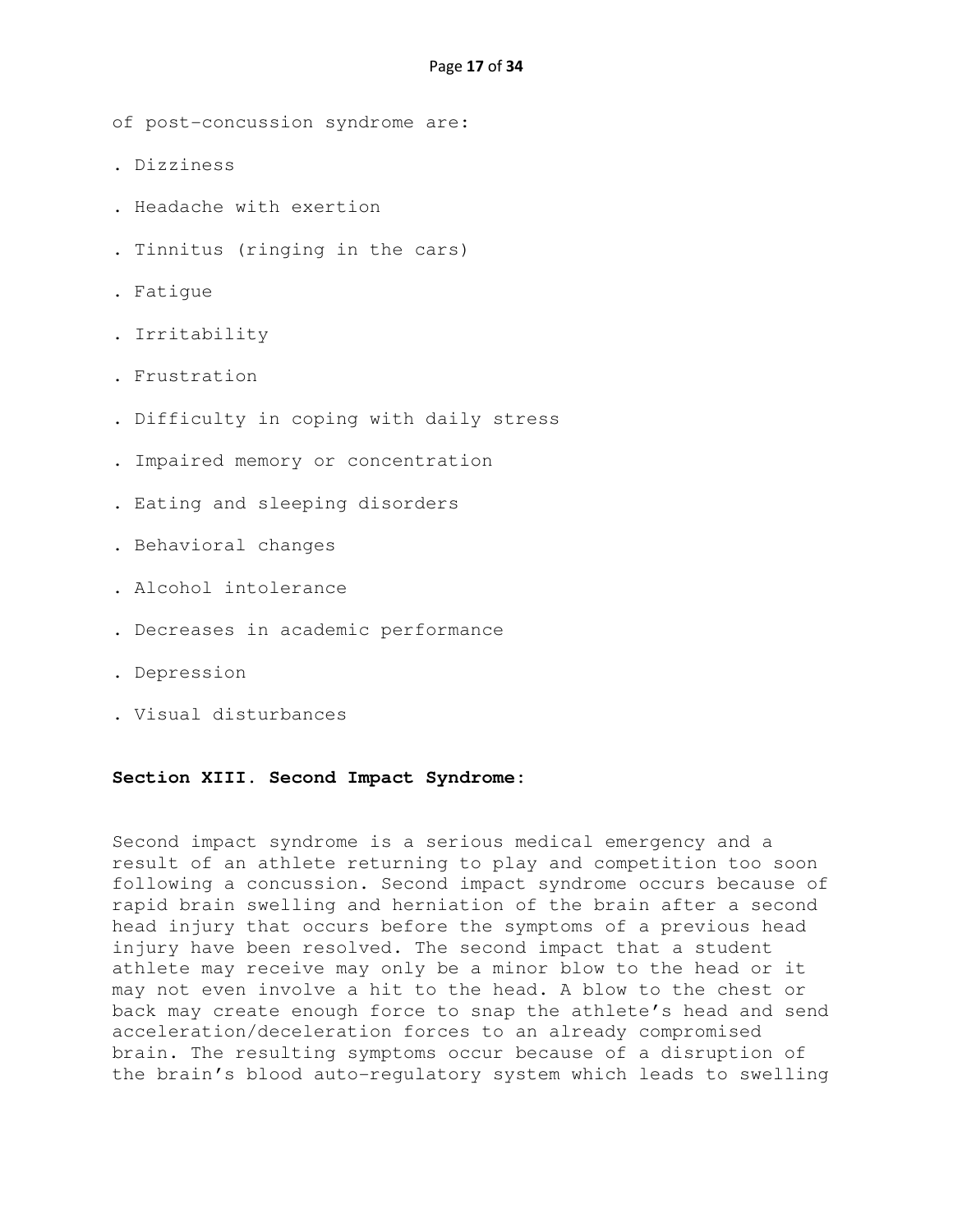of the brain, increasing intracranial pressure and herniation.

After a second impact a student athlete usually does not become unconscious, but appears to be dazed. The student athlete may remain standing and be able to leave the field under his/her own power. Within fifteen seconds to several minutes, the athlete's condition worsens rapidly, with dilated pupils, loss of eye movement, loss of consciousness leading to coma and respiratory failure. The best way to handle second impact syndrome is to prevent it from occurring altogether. All student athletes who incur a concussion must not return to play until they are asymptomatic and cleared by an appropriate health care professional.

#### **Section XLV. Concussion Education:**

It is extremely important to educate coaches, athletes and the community about concussions. On a yearly basis, all coaches must complete the online course called "Concussion In Sports: What You Need to Know". This course is offered by the National Federation of State High School Associations (NFHS). Student athletes also need to understand the importance of reporting a concussion to their coaches, parents, athletic trainer and other school personnel. Every year student athletes and parents will participate in educational training on concussions and complete a certificate of completion. This training may include:

CDC Heads-up Video Training, or

Training provided by the school district

The school district may also offer seminars, speakers, and discussion panels on the topic of concussions. Seminars offer an opportunity for the certified athletic trainer, athletic director and nurse leader to speak about concussions on the field at practices and games and to discuss the protocol and policy that the district has enacted. Providing education within the community will offer the residents and parents of athletes an opportunity to ask questions and voice their concerns on the topic of brain injury and concussions. When it comes to concussions, everyone needs to be aware of the potential dangers and remember that a concussion is a brain injury. Whenever anyone has a doubt about a student athlete with a concussion, **SIT THEM OUT!**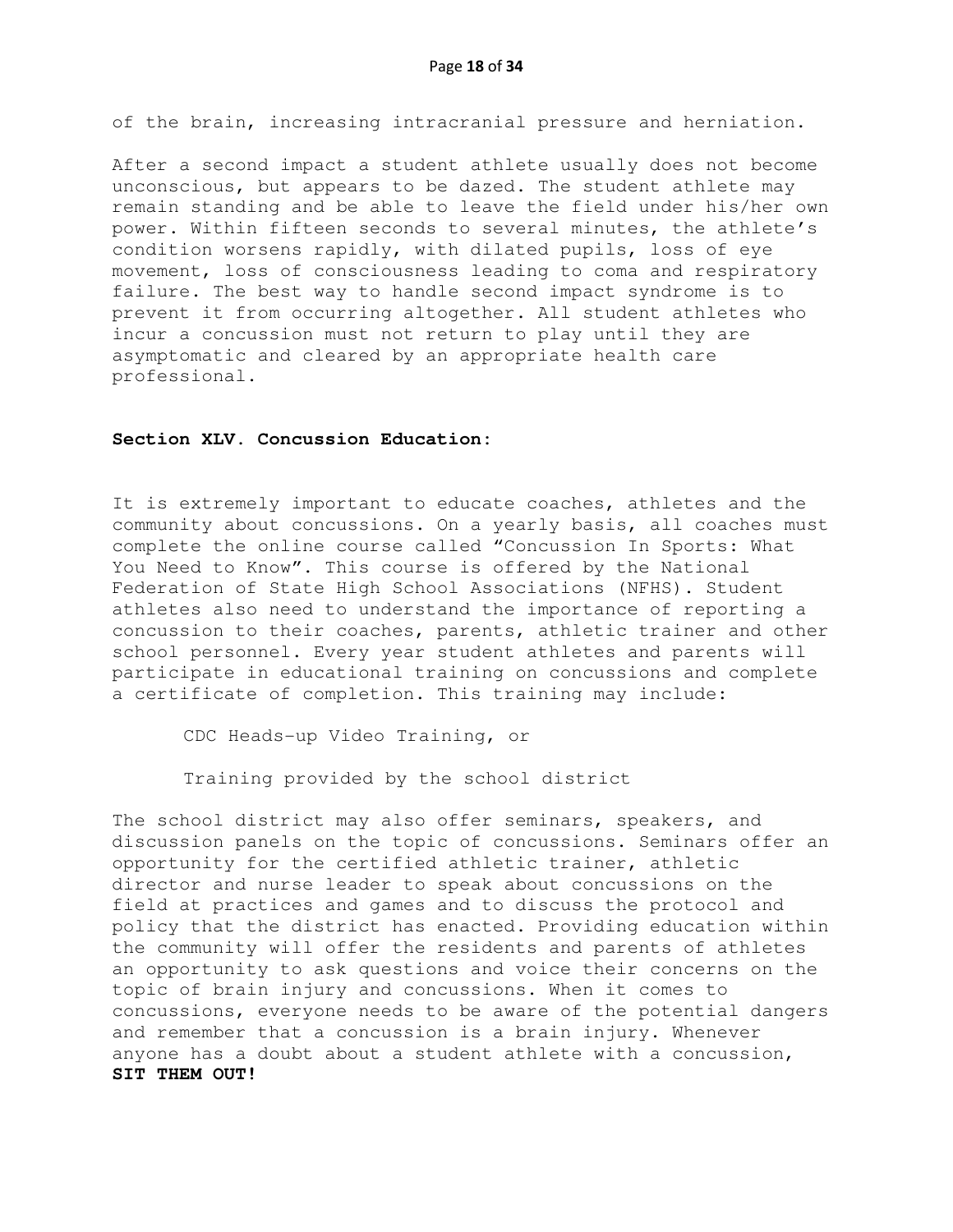### IMPORTANT INFORMATION FOR BLUE HILLS REGIONAL PARENTS

BHR Athletic Policy

To: Student Athletes, Parents, and Guardians

The BHR Athletic Department has instituted a mandatory concussion test for all student athletes. The 20 to 40 minute baseline test will take place at BHR prior to the first athletic event.

The BHR athletic department will be working closely with Dr. Dan Muse (Certified in Concussions Testing) from Brockton Hospital. There may be a cost for the concussion program for each player. To be paid on the day of the test or before. The test will be given 2 times during a 4 year period for each player.

The MIAA has adopted policies in regards to the proper treatment of concussions. The MIAA has also adopted and has outlined the proper method in which a student athlete may safely return back to their particular sport after receiving a concussion. These safe guards will work in conjunction with our schools policy for the safe return. The baseline concussion test is recommended by the Brockton Hospital to be given to each player 2 times within the 4 years of a student athlete's high school career.

The MIAA expects all students athletes take the baseline test. Parents and players are being asked to take 2 online concussion courses. One can find this course on the MIAA website. Web sites may be found in this informational guide.

Please carefully read the below information and complete the requirements for parents/guardians /student athletes, set forth by the Commonwealth of Mass. ( in previous material)

## The enclosed Parent/Guardian/Student Athlete Sign off page must be signed and passed into the head coach of the athletic team the student athlete is playing on.

We also have listed below a tentative timeline of the baseline tests for the school year.

| <b>Fall Sports.</b>   | Within the 3 days of conditioning   |
|-----------------------|-------------------------------------|
| <b>Winter Sports:</b> | Within the first 3 days of practice |
| <b>Spring Sports:</b> | Within the first 3 days of practice |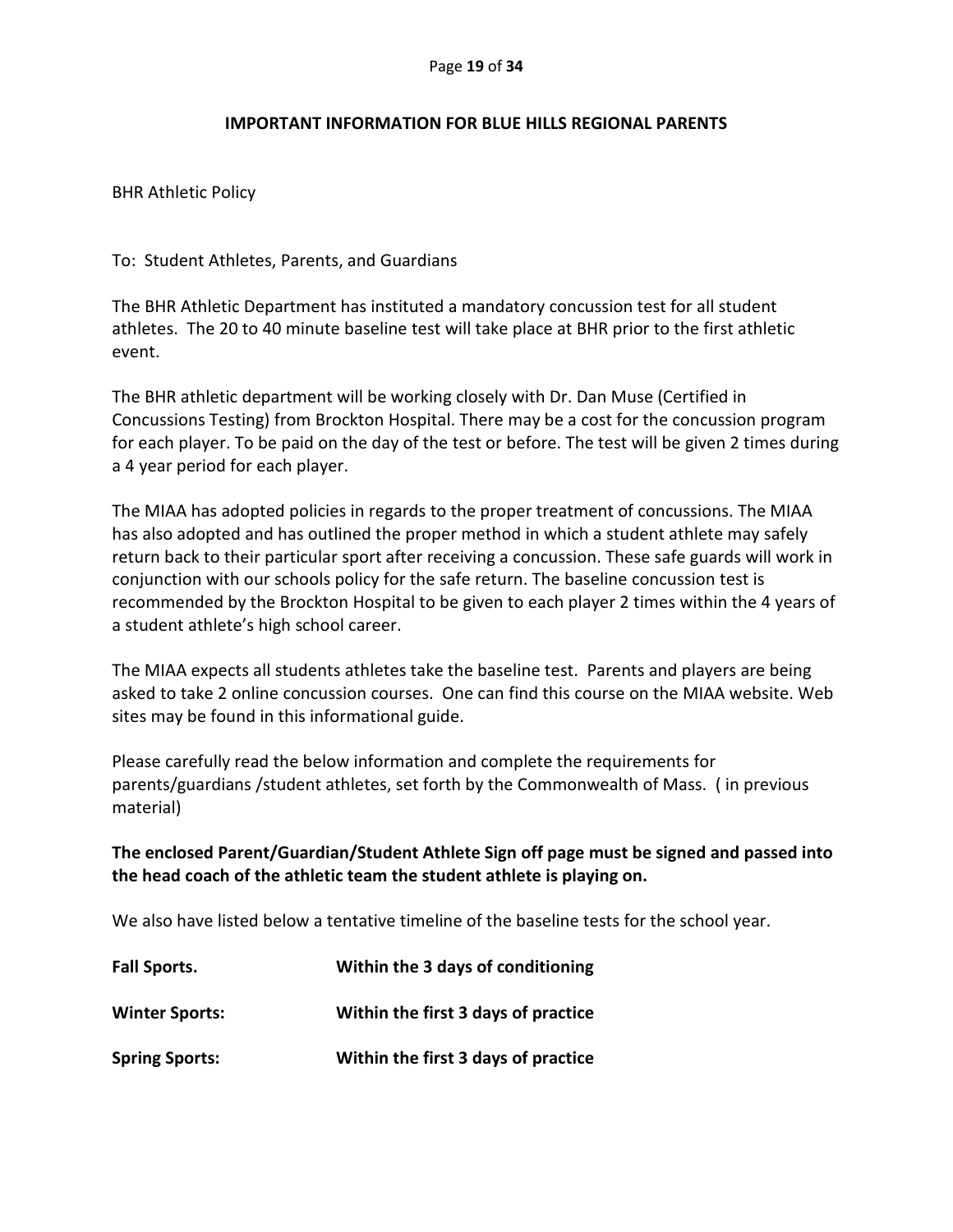## Parents/Guardian Information and frequently asked question:

In this program BHR will be closely working with Brockton Hospital under the care of Dr. Dan Muse and Dr. Kenneth Lawson. Both of these Doctors are certified in dealing with concussions, and concussion management.

In the event your child suffers from a concussion during a sporting event, you as the Parent/Guardian will be properly guided by the athletic trainer on what to expect, what to do and recommendations.

BHR will not let any student athlete "return to play" on a sport team without a note from a License Medical Doctor, who is experienced in Concussions Diagnosis and Management."

•BHR also holds the right to hold a player out even though a Doctor's note has been passed in.

•BHR also hold the right to request a second opinion from a Medical Professional who is experienced in Concussions Diagnosis and Management."

### How can I complete this interscholastic athletic head injury safety training?

Two free on-line courses are available and contain all information required by the law, including the signs and symptoms of concussion, how to respond to a suspected concussion, what you need to do to help an athlete when he/she is cleared to safely return to play, and what you can do to prevent sports related head injuries. Both courses provide certificates of completion. You should keep this certificate because schools may be collecting that information in order to comply with the law.

Heads Up: Concussion in Youth Sports from the Centers for Disease Control and Prevention

The first on-line course is available through the Centers for Disease Control and Prevention at: http://www.cdc.gov/concussion/HeadsUp/online\_training.html

The training uses expert interviews and interactive elements to train coaches and others on concussion. This course includes additional materials for coaches, parents, athletes and school nurses. Additional educational materials on concussion and their impact can be found at: http://www.cdc.gov/concussion/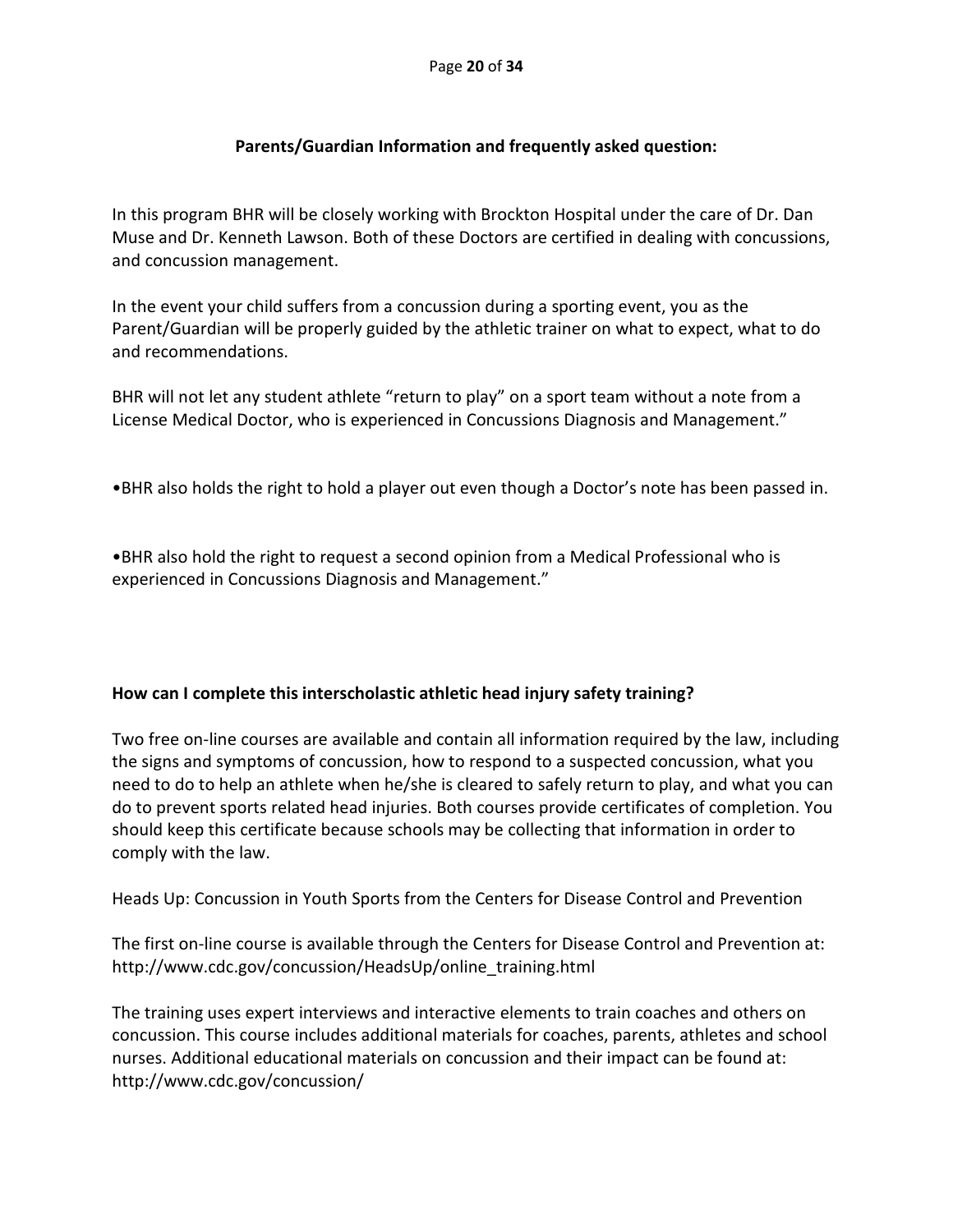CDC has information available for individuals, including parents and athletes whose first language is Spanish and may not find the on-line course accessible:

Coaches: http://www.cdc.gov/concussion/pdf/Coach\_Guide-a.pdf and http://www.cdc.gov/concussion/pdf/coaches\_Engl.pdf

School nurses: http://www.cdc.gov/concussion/HeadsUp/schools.html

Athletes: http://www.cdc.gov/concussion/pdf/Athletes\_Fact\_Sheet-a.pdf http://www.cdc.gov/concussion/pdf/Athletes\_Fact\_Sheet\_Spanish-a.pdf

Parents: http://www.cdc.gov/concussion/pdf/Parents\_Fact\_Sheet-a.pdf

http://www.cdc.gov/concussion/pdf/Parents\_Fact\_Sheet\_Spanish-a.pdf

## Concussion in Sports: What You Need to Know from the National Federation of State High School Associations

This on-line course is available through the NFHS. You will need to click the "order here" button and complete a brief registration form to take the course. However, you do not need to be a member of NFHS to access this course. Go to: http://www.nfhslearn.com/electiveDetail.aspx?courseID=15000

## How would I know if an athlete may have a concussion?

While the symptoms of concussions vary from person to person, the Centers for Disease Control and Prevention have developed helpful materials that can assist you in understanding the signs. Go to: http://www.cdc.gov/concussion/signs\_symptoms.html

## What should I do if one of my players may have suffered a concussion or head injury during practice or a game?

If a student has become unconscious, suffered, or is suspected of having suffered, a concussion during a game or practice, the student MUST be removed from play. The student may not go back into that same game or practice even if the athlete says "I feel fine."

## When can an athlete be "returned to play"?

The law is clear that a student who may have suffered a head injury may not return to the same game or practice. It also requires that student athletes be certified for return to play by a licensed medical professional. It is strongly recommended that this professional have familiarity with concussion diagnosis and management. Formal Regulations will be available for public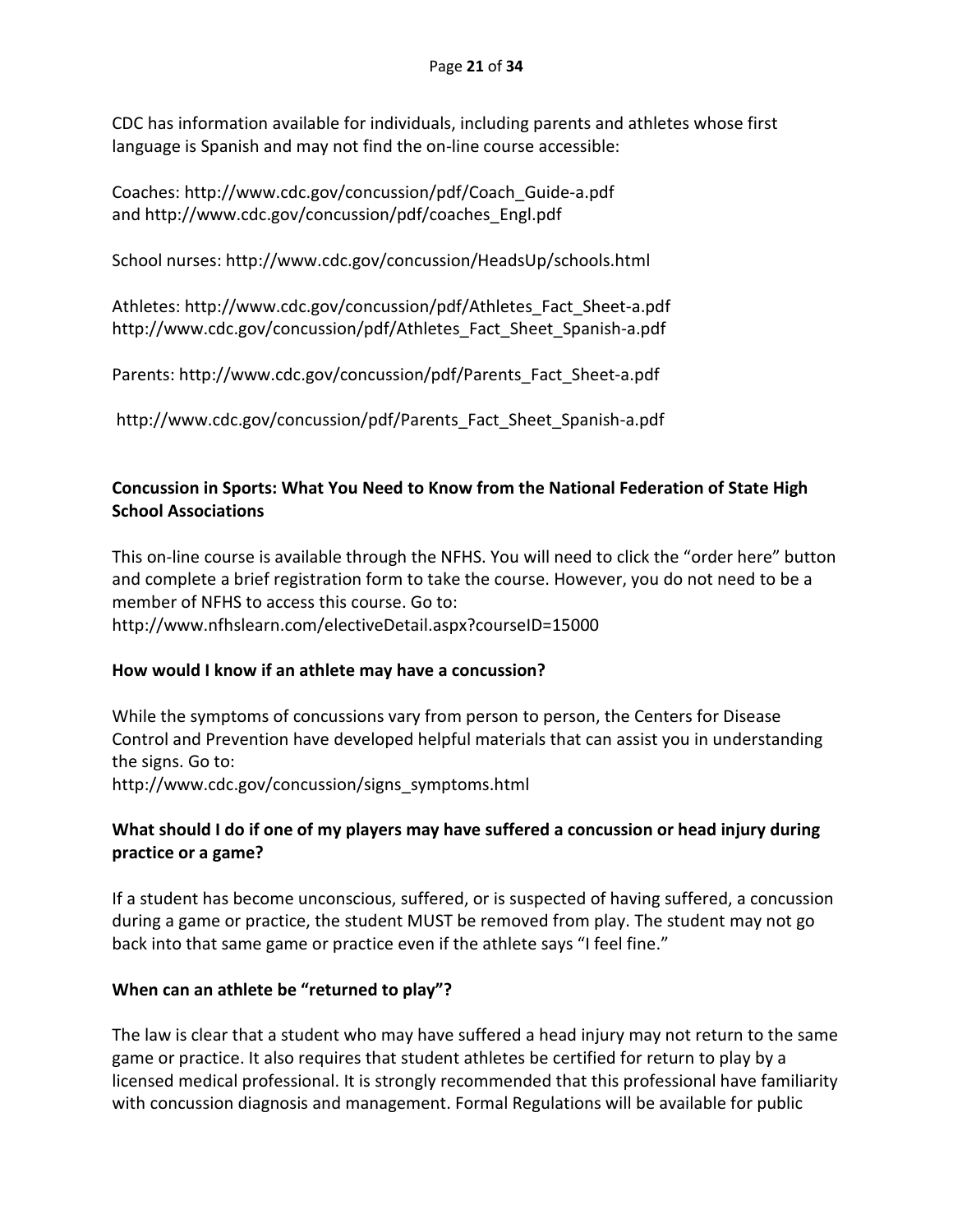comment mid-way through the school year. In addition, DPH is working with the medical community on guidelines and protocols for certifying an athlete's return to play.

## How will parents learn about this law?

The law requires that schools make sure that parents of athletes and parent volunteers are provided with information regarding the sports concussion awareness courses. To comply with this component of the law, please read carefully Part A and Part B

## Part A 2 On Line Courses

1)http://www.cdc.gov/concussion/HeadsUp/online\_training.html 2)http://www.nfhslearn.com/electiveDetail.aspx?courseID=15000

## Part B Facts and Quiz

1) http://www.cdc.gov/concussion/pdf/Parents\_Fact\_Sheet-a.pdf 1a) http://www.cdc.gov/concussion/pdf/Parents\_Fact\_Sheet\_Spanish-a.pdf 2) http://www.cdc.gov/concussion/pdf/quiz\_Eng.pdf

### Do parents and athletes have other responsibilities under this law?

Yes. Students and their parents or legal guardians must provide information to the school regarding any previous sports head injury at the start of each sports season. The Department of Public Health will be developing a sample form for this purpose. In the interim, parents and athletes can be asked to provide this information in a format selected by the school. However, these forms must require the signature of both the student and the parent or legal guardian. Coaches must receive this information prior to allowing any student to participate in an extracurricular athletic activity so they can identify students who are at greater risk for repeated head injuries.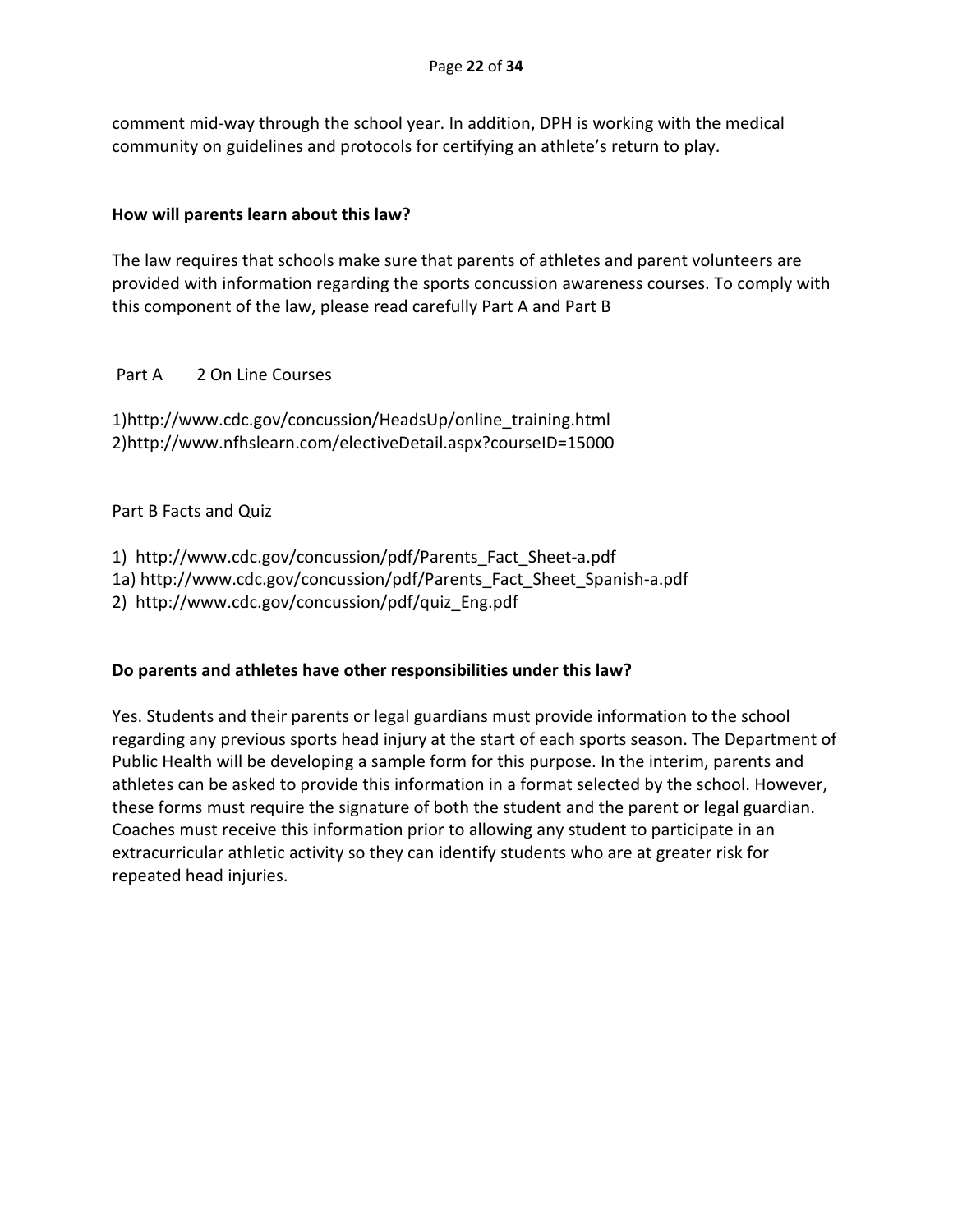### BHR Action Plan

#### When a Coach/Athletic Trainer suspects that a player has a Concussion.

- 1) Remove the Athlete from any further play. Recognize any of the signs and symptoms of a concussion. Any Athlete who experiences any of the signs and symptoms of a concussion should not be allowed to return to play. If any doubt keep the athlete out of play.
- 2) Inform the athlete's parents or guardians about the known possible concussion that his/her child may have. Go over the signs and symptoms with the parent /guardians. Important that you make sure you tell the parents/guardians that the athlete must be seen by a health care professional.
- 3) Make sure the athlete is evaluated by the appropriate health care professionals.
- 4) Allow the student athlete to return only with permission from an appropriate health care professional and the BHR Trainer.

## \*\*\*Any Student Athlete suspected of having a concussion, head injury or being treated by a physician…Must…..have proper documentation for return and see the BHR Athletic Trainer before returning to a practice or game for any follow up and limitations that may apply.\*\*\* BHR Trainer's Protocol

Student Athletes returning from a suspected or a diagnosed concussion by their Physician will report to the trainer for further evaluation. The player will also be given proper instructions and limitations on how to safely return to their specific sport.

The trainer will discuss the safe procedure with the head coach in order to ensure a safe transition for the player in order to continue the rest of the season.

Example: Student is diagnosed for a concussion by their doctor.

Note: Student will be retested using Impact Testing Procedures

1. Student must bring in a note on the physician letterhead stating any limitations or restrictions. Also, when applicable other pertinent information requiring the intensity of the concussion in order to ensure a safe proper method of return to the sport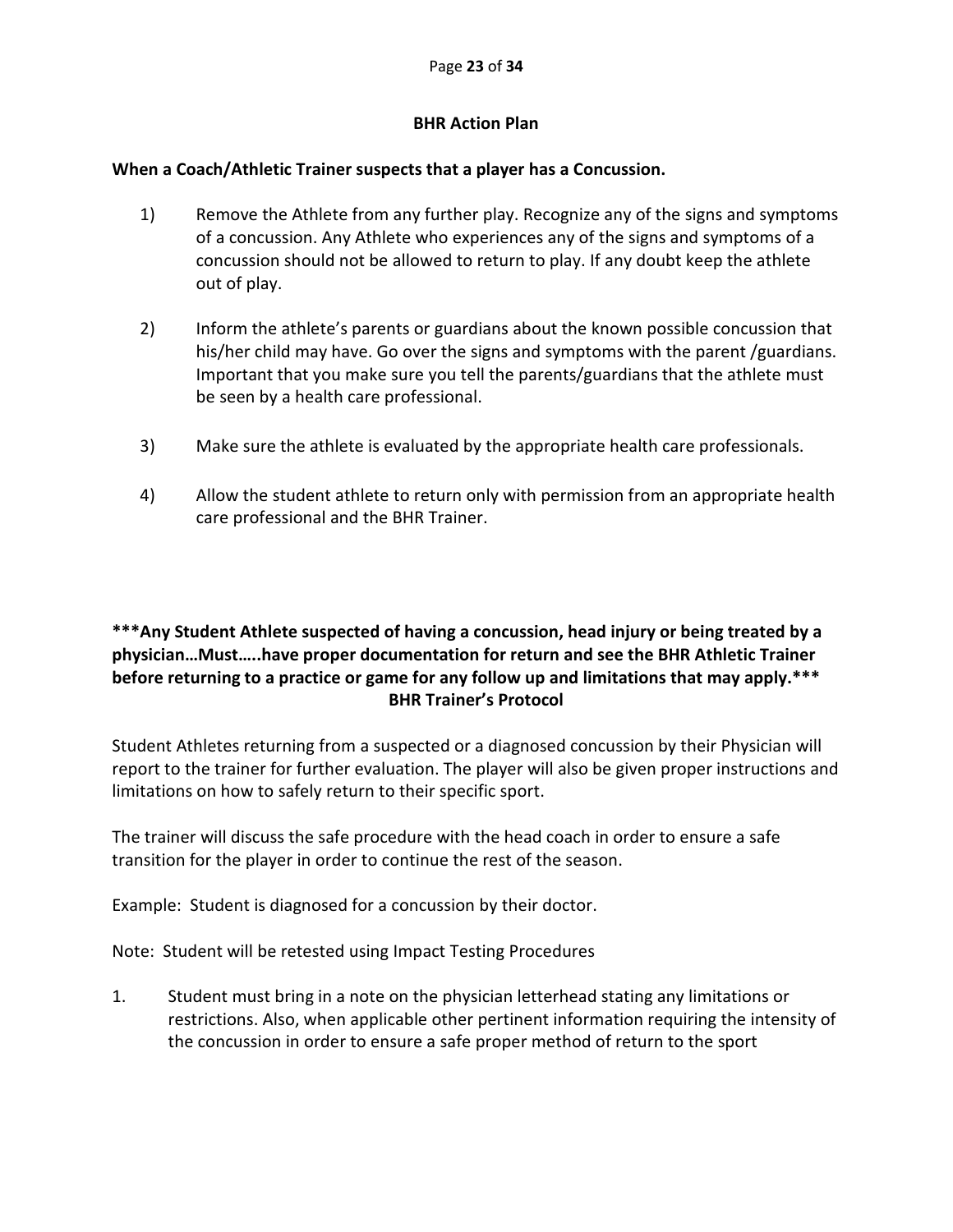- 2. The trainer will perform his/her own evaluation based on their experience and the knowledge of the player
- 3. Trainer will give restrictions and limitations to the player and the head coach/coach based on the evaluations and restrictions of their physician

 If the Trainer determines that the player is not ready for contact the second day, this will be relayed to the coach involved.

The Trainer will continually monitor and evaluate the progress of the player and determine if the player is ready for any contact and any up-coming contest.

During the contest the trainer will look, monitor this closely especially if the sport is a contact sport such as Football, Hockey, Soccer etc.

Any problems during a practice, scrimmage, or contest. The trainer and the coach will safely take the student athlete out of play. The trainer will bring any concerns to the attention of the player and his or her parents.

Note: All BHR Students Athletes will undergo the IMPACT TESTING, to develop a baseline in the event an athlete has a concussion.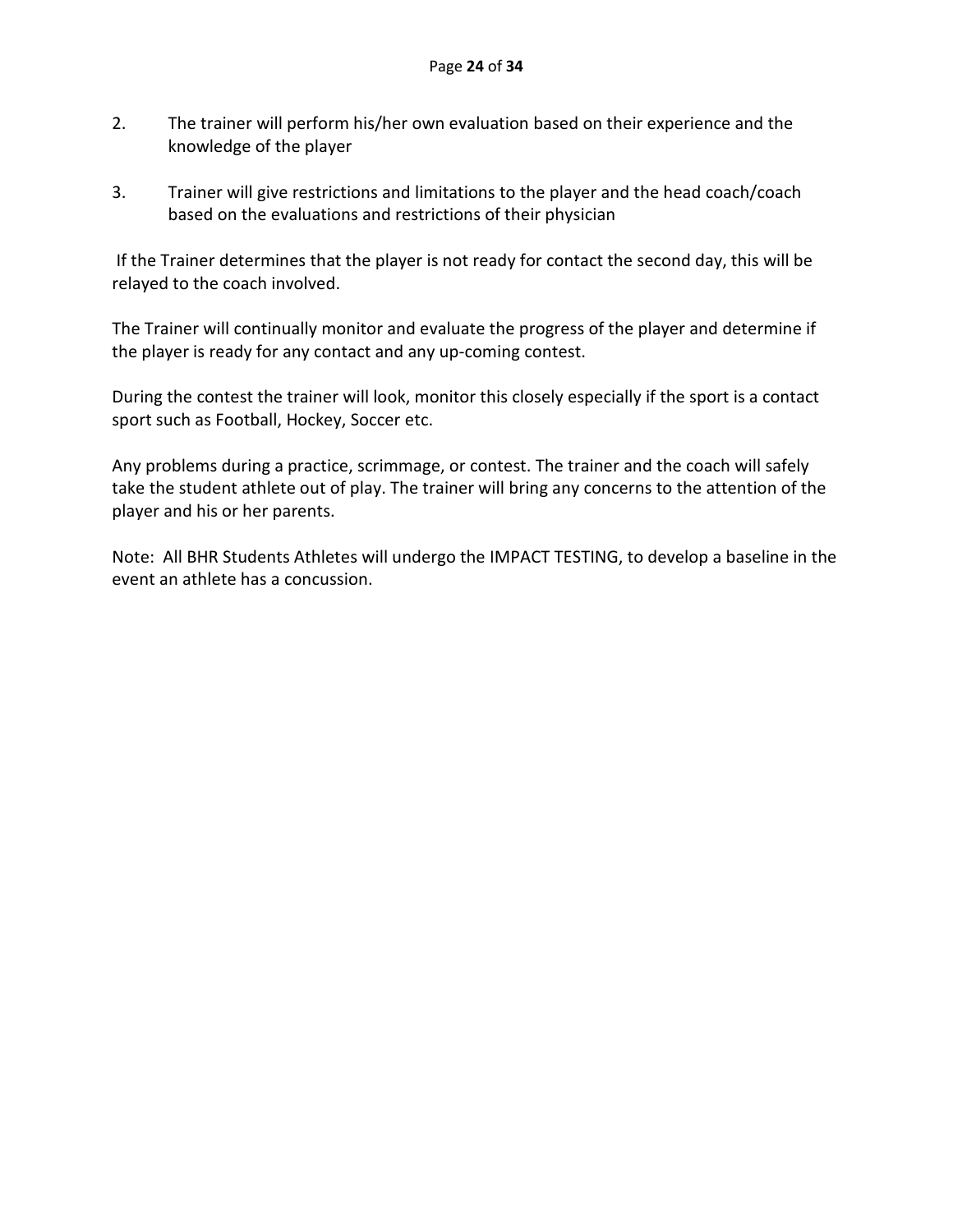### BHR School Accommodations

The school nurse will oversee the accommodations for the return to classes and technology areas.

The school nurse will be notified by the school's Athletic Trainer, Coach or Doctor.

A student with a concussion may sit in front of the classroom.

If the student with the concussion complains that the material is precipitating the concussion symptoms, the student should be allowed to go and see the nurse.

The student with the concussion should seek extra help in all of the classes so as to assure no drop off in school work.

A student with a concussion should not use any power tools, hand tools, or any other machines within their technology area.

A student with concussion should not be on any ladders of any kind.

Students who have been diagnosed with a concussion will need constant monitoring by teachers, coaches and parents as they make the transition back to class. The hope is to limit their frustration and to avoid falling behind in class.

## The Blue Hills policy divides recovery from a concussion into four stages, according to the severity of the injury.

- Stage 1 Complete rest at home, limits on computer, television, cell phone, and parental monitoring.
- Stage 2 Allows minimal participation in some academic activities in school, with help and watchfulness by teachers and staff. Convene team to look into possible 504/IEP, if necessary.
- Stage 3 Transitional stage from the injury to full activity.

Stage 4 Complete return to academic and technology areas.

## At stage 4 the student, staff, and parents must remain aware that some symptoms can return and problems can remain.

Supporting a student recovering from a concussion requires a collaborative approach among school professionals, health care professionals, parents, and students. All school staff, such as teachers, school nurses, counselors, administrators, speech-language pathologists, coaches,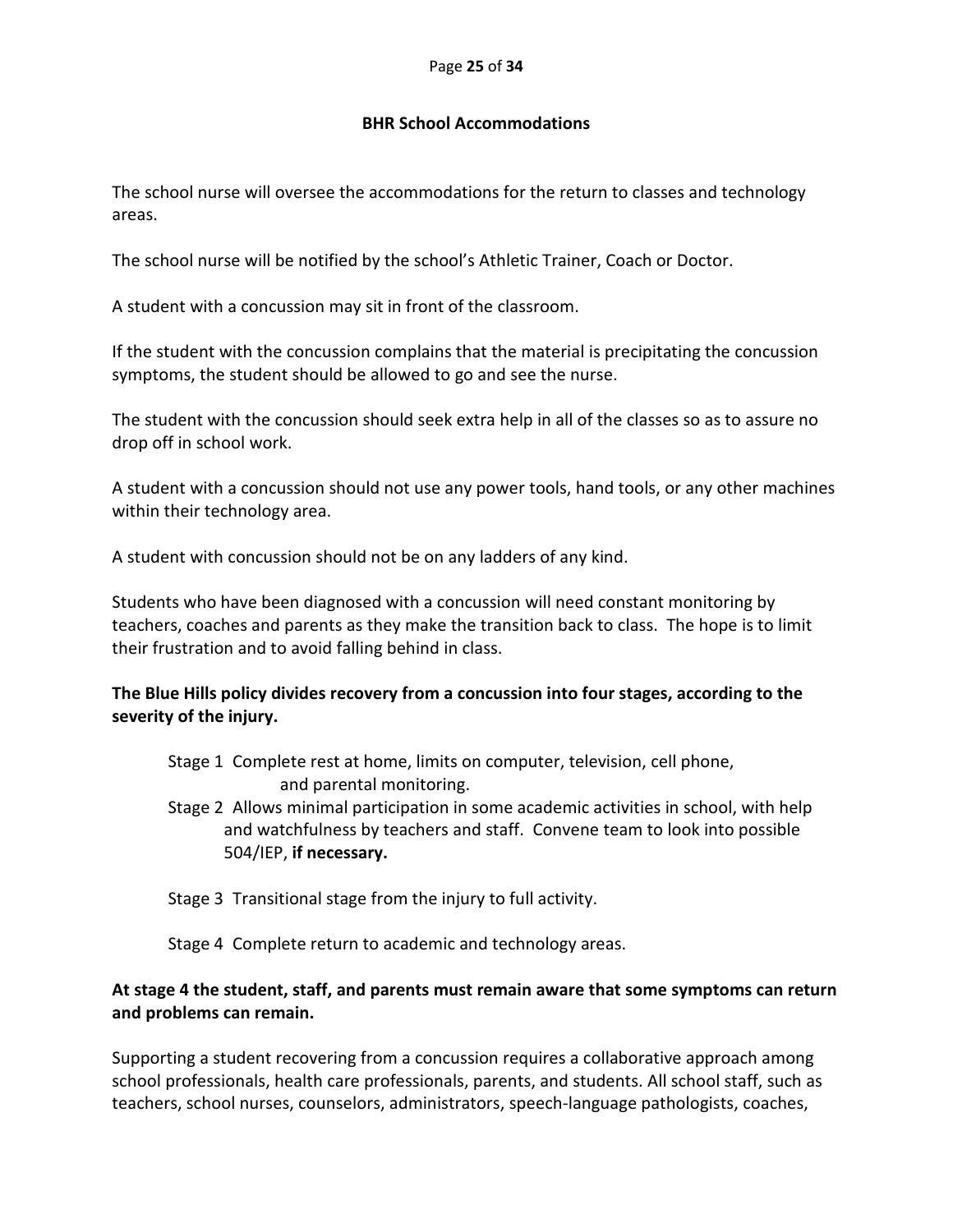and others should be informed about a returning student's injury and symptoms, as they can assist with the transition process and making accommodations for a student. If symptoms persist, a 504/IEP meeting may be called. Section 504/IEP Plans are implemented when students have a disability (temporary or permanent) that affects their performance in any manner. Services and accommodations for students may include speech-language therapy, environmental adaptations, curriculum modifications, and behavioral strategies.

Teachers and coaches will be encouraged to monitor students who return to school after a concussion. Students may need to limit activities while they are recovering from a concussion. Exercising or activities that involve a lot of concentration, such as studying, working on the computer, or playing video games, may cause concussion symptoms (such as headache or tiredness) to reappear or get worse. After a concussion, physical and cognitive activities — such as concentration and learning — should be carefully monitored and managed by health and school professionals.

If a student already had a medical condition at the time of the concussion (such as chronic headaches), it may take longer to recover from the concussion. Anxiety and depression may also make it harder to adjust to the symptoms of a concussion.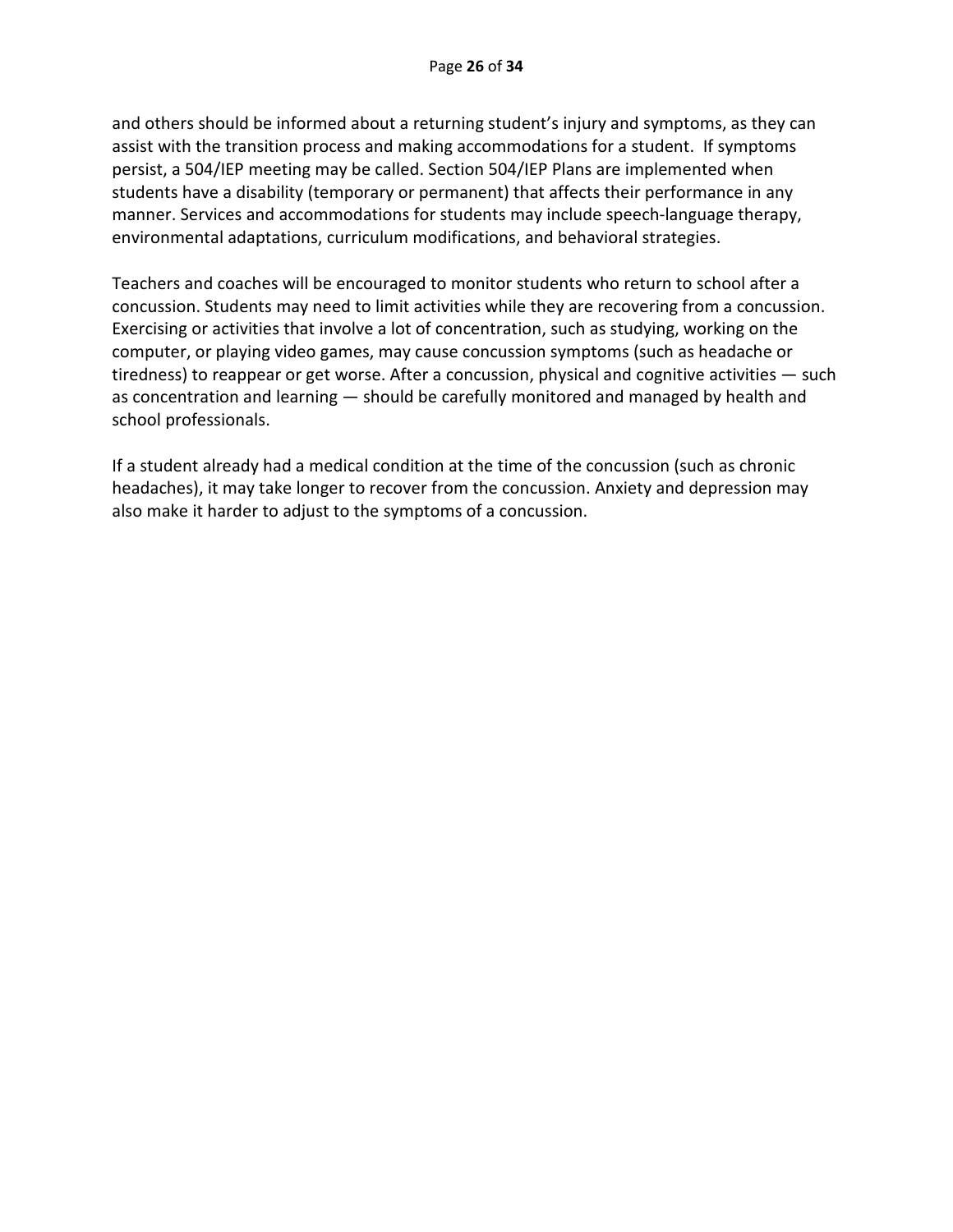### Parents/ Guardian Sign off Page (Worksheet 1)

After reading the above information and performing the requirements set forth by the Commonwealth of Mass and Blue Hills Regional Technical High School, please sign below acknowledging that you have completed the Massachusetts Interscholastic Athletic Head Injury Training and received the certificate of completion. Blue Hills may ask you to provide this certification, for reporting purposes to the state. This form must be signed and collected in order for your student to participate in any athletic or extra curricula activities.

As a parent / guardian/ player, Please sign this page and pass the page into the head coach of the perspective sport in order to verify the requirements have been met by you.

Thank you the BHR Athletics.

| Name of Sport:_____________ |  | Head Coach ___________                                                           |
|-----------------------------|--|----------------------------------------------------------------------------------|
|                             |  | Season: Fall Winter Spring (Please Circle 1)                                     |
|                             |  | Player's Name (Print) __________________________________Grade___________________ |
|                             |  |                                                                                  |
|                             |  |                                                                                  |
|                             |  |                                                                                  |
|                             |  |                                                                                  |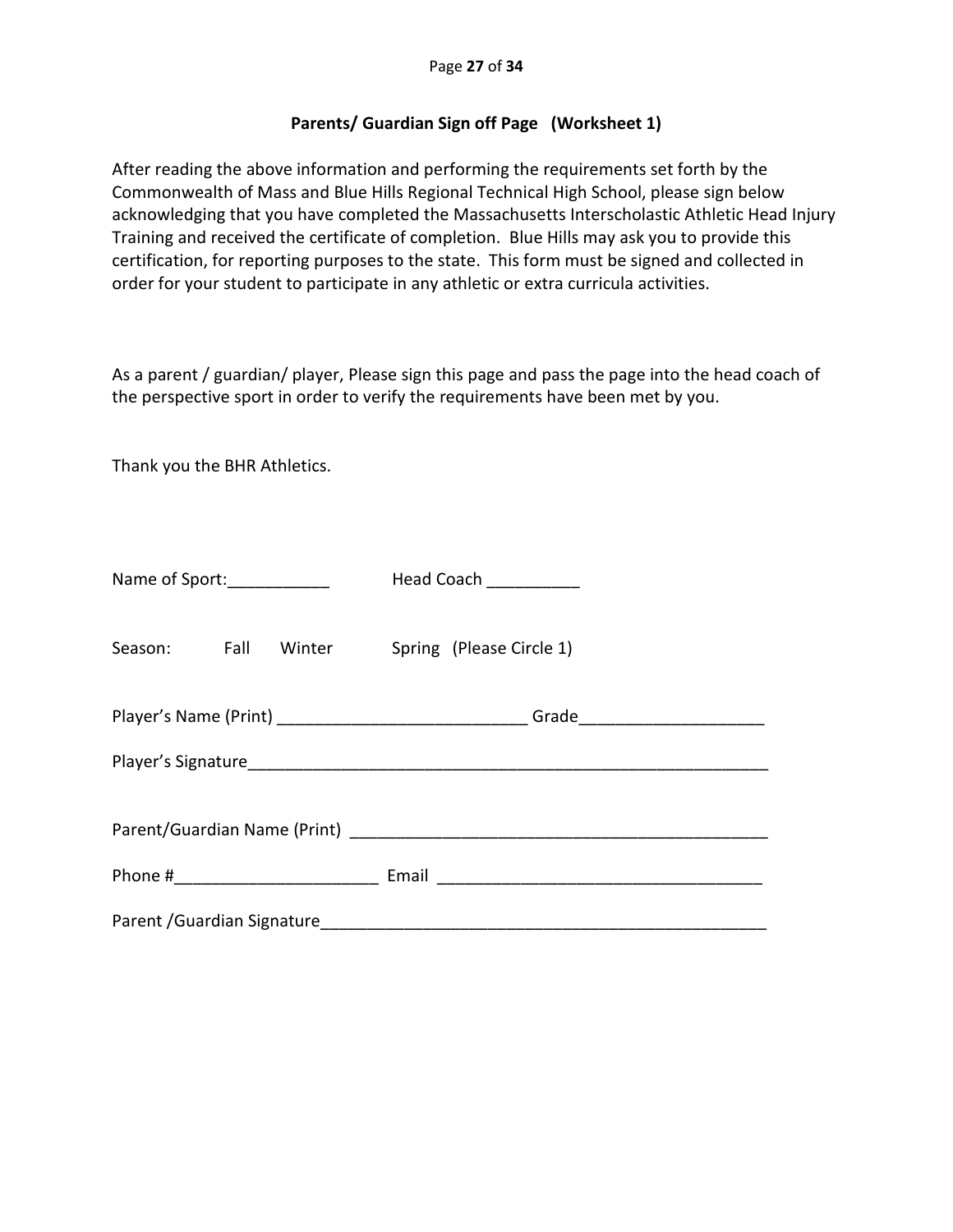The Commonwealth of Massachusetts Executive Office of Health and Human Services Department of Public Health 250 Washington Street, Boston, MA 02108-4619

 $\overline{\phantom{a}}$ 

## **PRE-PARTICIPATION HEAD INJURY/CONCUSSION REPORTING FORM FOR EXTRACURRICULAR ACTIVITIES (Worksheet 2)**

| Student's Name: Sex: Date of Birth:<br>$C = 2$                             |                                                                                                                                                                                                                               |
|----------------------------------------------------------------------------|-------------------------------------------------------------------------------------------------------------------------------------------------------------------------------------------------------------------------------|
|                                                                            | School: Sport(s): Sport(s): Sport(s): Sport(s): Sport(s): Sport(s): Sport(s): Sport(s): Sport(s): Sport(s): Sport(s): Sport(s): Sport(s): Sport(s): Sport(s): Sport(s): Sport(s): Sport(s): Sport(s): Sport(s): Sport(s): Spo |
|                                                                            |                                                                                                                                                                                                                               |
|                                                                            |                                                                                                                                                                                                                               |
|                                                                            | Has student ever experienced a traumatic head injury (a blow to the head)? Yes___                                                                                                                                             |
|                                                                            |                                                                                                                                                                                                                               |
| Has student ever received medical attention for a head injury? Yes________ |                                                                                                                                                                                                                               |
|                                                                            |                                                                                                                                                                                                                               |
| If yes, please describe the circumstances:                                 |                                                                                                                                                                                                                               |
| Was student diagnosed with a concussion? Yes________ No________            |                                                                                                                                                                                                                               |
|                                                                            |                                                                                                                                                                                                                               |
| concussion:                                                                | Duration of Symptoms (such as <i>headache</i> , <i>difficulty concentrating</i> , <i>fatigue</i> ) for most recent                                                                                                            |

\_\_\_\_\_\_\_\_\_\_\_\_\_\_\_\_\_\_\_\_\_\_\_\_\_\_\_\_\_\_\_\_\_\_\_\_\_\_\_\_\_\_\_\_\_\_\_\_\_\_\_\_\_\_\_\_\_\_\_\_\_\_\_\_\_\_\_\_\_\_\_\_\_\_\_\_\_\_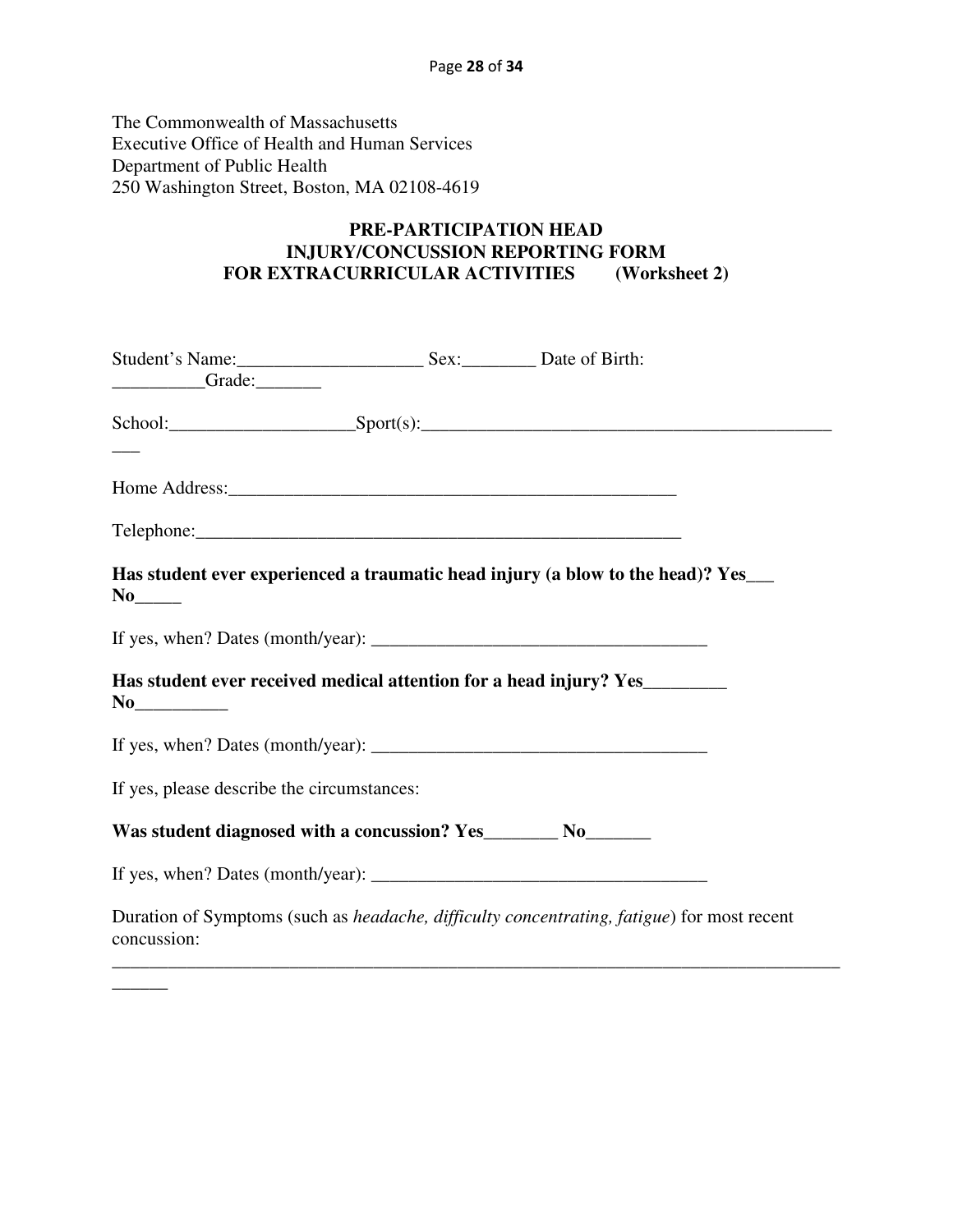## **Parent/Guardian:**

Name:

 $\overline{\phantom{a}}$ 

 $\text{Sigma}$ 

(Please print)

**Student Athlete:** 

Signature/Date

*This form should be completed by the student's parent(s) or legal guardian(s). It must submitted to the Athletic Director, or official designated by the school, prior to the start of each season a* 

\_\_\_\_\_\_\_\_\_\_\_\_\_\_\_\_\_\_\_\_\_\_\_\_\_\_\_\_\_\_\_\_\_\_\_\_\_\_\_\_\_\_\_\_\_\_\_\_\_\_\_\_\_\_\_\_\_\_\_\_\_\_\_\_\_\_\_\_\_\_\_\_

*student plans to participate in an extracurricular athletic activity.*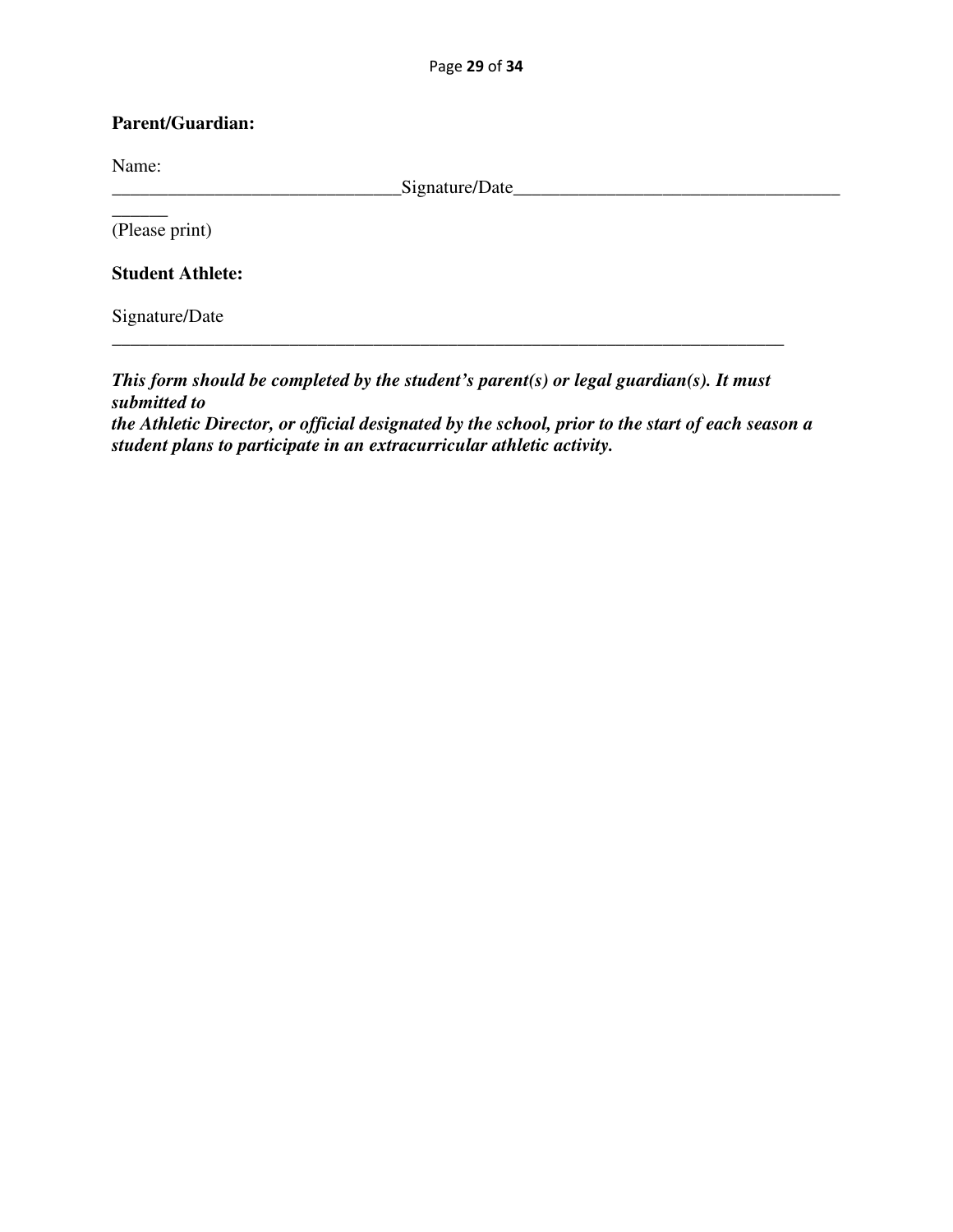## Head Injury Student Incident Report  **(Worksheet 3)**

| Condition of incident: accident _______ altercation ______ other ___________________________________ |  |  |
|------------------------------------------------------------------------------------------------------|--|--|
|                                                                                                      |  |  |
|                                                                                                      |  |  |
|                                                                                                      |  |  |
| 一个人,我们就是一个人的人,我们就是一个人的人,我们就是一个人的人,我们就是一个人的人,我们就是一个人的人,我们就是一个人的人,我们就是一个人的人,我们就是一个                     |  |  |
|                                                                                                      |  |  |
|                                                                                                      |  |  |
|                                                                                                      |  |  |
|                                                                                                      |  |  |
| Were parents called? Yes___ No___                                                                    |  |  |
| Was medical attention sought? Yes ___ No___ Where? _____________________________                     |  |  |
| Was referral to Dr. Daniel Muse (508-941-7400) @ Brockton Hospital initiated? Yes__ No __            |  |  |
| Were Concussion Protocols initiated? Yes ___ No ___ pretest _________ post test_________             |  |  |
|                                                                                                      |  |  |
|                                                                                                      |  |  |
|                                                                                                      |  |  |
|                                                                                                      |  |  |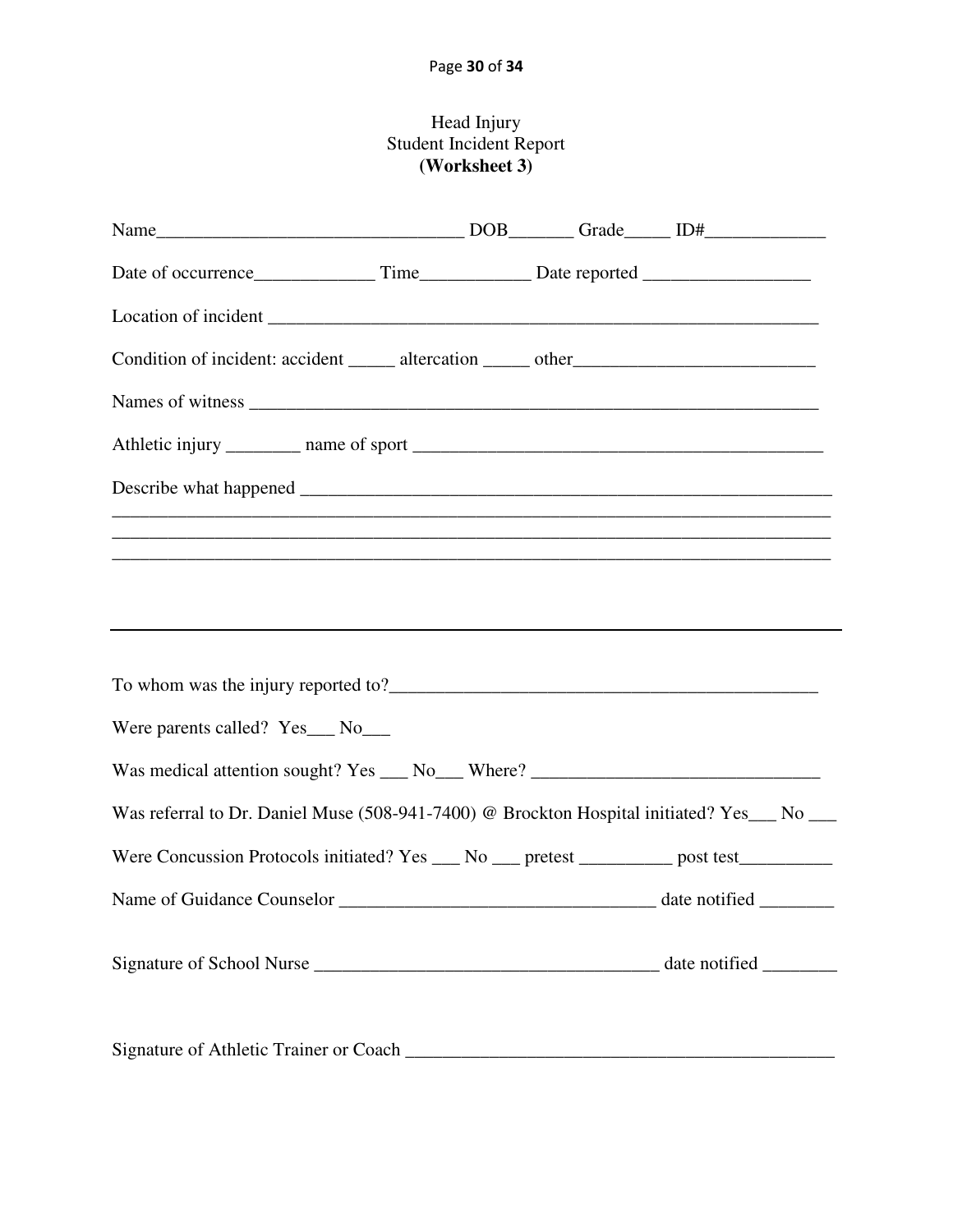#### Page 31 of 34

## Blue Hills Regional Technical High School CONCUSSION AND RETURN TO PLAY PROTCOL **(Worksheet 4)**

#### Physical Post Concussion Tests

The athlete will be given five physical post-concussion tests administered by a certified athletic trainer. Only one test per day. Next test will be administered only when previous test is passed with no symptoms. These tests will take a minimum of five days.

**Test 1:** (to increase heart rate): Low levels of physical activity. This includes walking, light jogging, light stationary biking and light weight lifting (low weight, moderate reps, no bench, no squats)

**Test 2:** (to increase heart rate with movement): Moderate levels of physical activity with body/head movement. This includes moderate jogging, brief running, moderate intensity on the stationary cycle, moderate intensity weight lifting (reduce time and or reduces weight for the athlete's typical routine.

**Test 3:** Heavy non-contact physical activity. This includes sprinting/running, high intensity stationary cycling, completing the regular weight lifting routine, non-contact sport specific drills (agility with 3 planes of movement).

**Test 4:** Sports specific practice

**Test 5:** Full contact in a controlled drill or practice.

| Athlete's Name |       |
|----------------|-------|
|                |       |
| Date of Injury | Sport |

### **Parent/Guardian Signature:**

I have read the Concussion and Return to Play Protocol and I understand the seriousness of a concussion, its symptoms and the Graduated Return to Play Protocol. Questions? Call high school nurse @781-828-5800 ext. 288 or the Athletic Office at 781-828-5800 ext. 37

| <b>Parent/Guardian Signature</b>                        | Date |  |
|---------------------------------------------------------|------|--|
|                                                         |      |  |
| <b>Test Completion Dates with Asymptomatic Results:</b> |      |  |

\_\_\_\_\_\_\_\_\_\_\_ \_\_\_\_\_\_\_\_\_\_\_ \_\_\_\_\_\_\_\_\_\_\_\_ \_\_\_\_\_\_\_\_\_\_\_\_ \_\_\_\_\_\_\_\_\_\_\_\_\_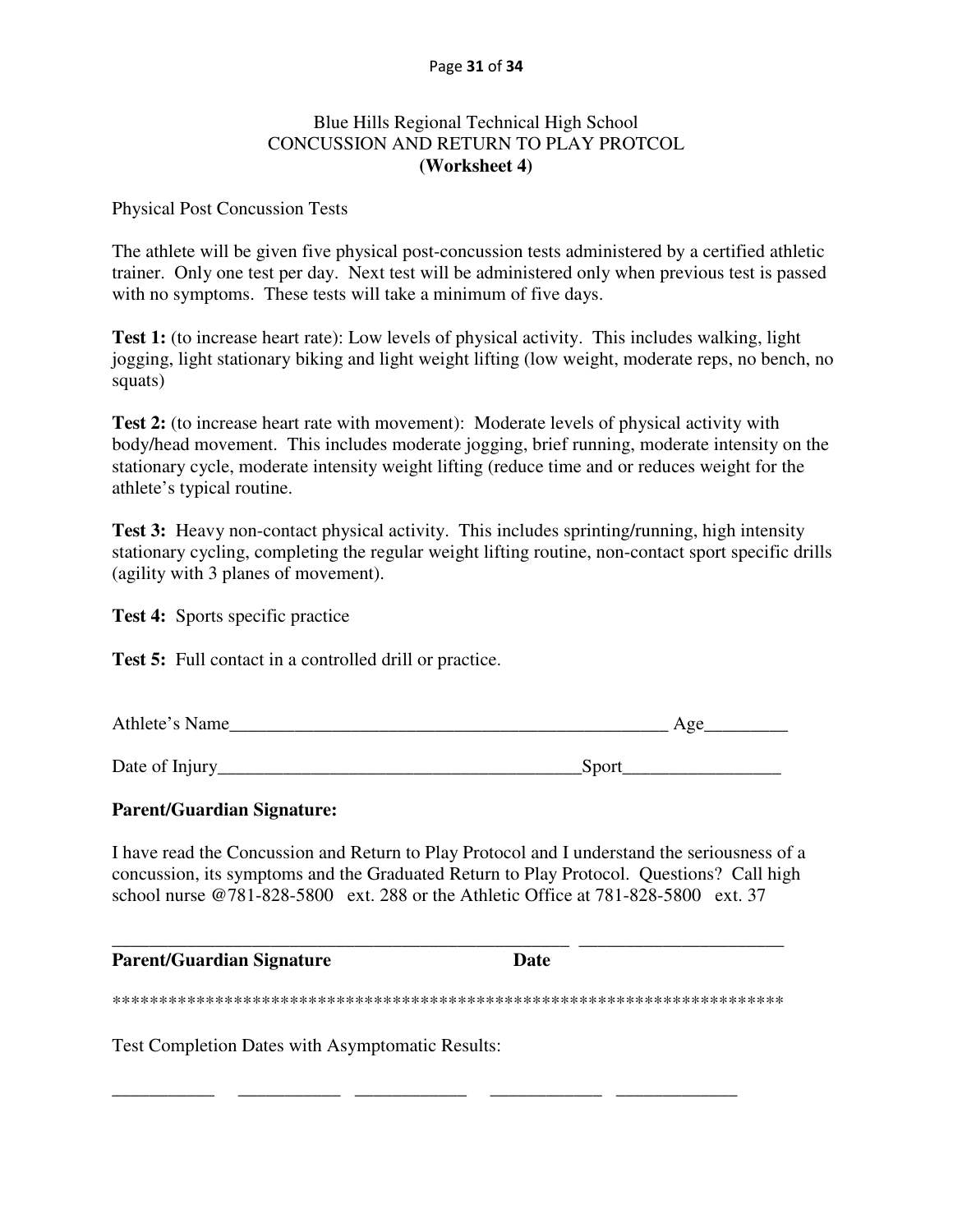Test 1 Test 2 Test 3 Test 4 Test 5

I verify that \_\_\_\_\_\_\_\_\_\_\_\_\_\_\_\_\_\_\_\_\_\_\_\_\_\_\_\_\_\_\_\_\_\_\_\_\_\_\_\_\_\_\_\_\_\_has completed the five physical Post-Concussion tests and said athlete was asymptomatic for all tests.

## **Certified Athletic Trainer Signature Date**  Date

Athlete Signature

I have read and understand the Concussion and Return to Play Protocol, concussion symptoms, and the seriousness of a second concussion injury.

\_\_\_\_\_\_\_\_\_\_\_\_\_\_\_\_\_\_\_\_\_\_\_\_\_\_\_\_\_\_\_\_\_\_\_\_\_\_\_\_\_\_\_\_\_\_\_\_\_ \_\_\_\_\_\_\_\_\_\_\_\_\_\_\_\_\_\_\_\_\_

Athlete Signature Date

\_\_\_\_\_\_\_\_\_\_\_\_\_\_\_\_\_\_\_\_\_\_\_\_\_\_\_\_\_\_\_\_\_\_\_\_\_\_\_\_\_\_\_\_\_\_\_\_\_ \_\_\_\_\_\_\_\_\_\_\_\_\_\_\_\_\_\_\_\_\_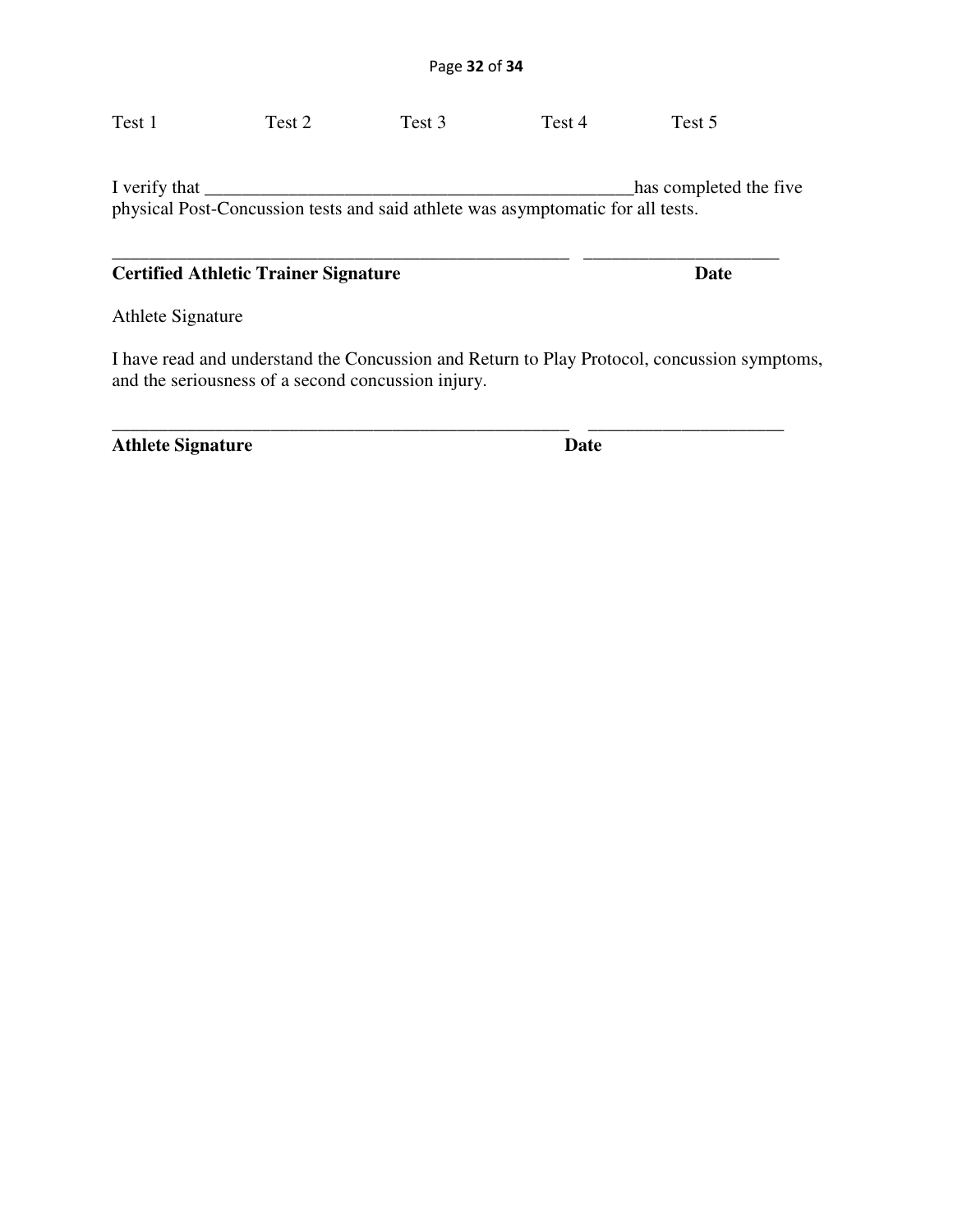The Commonwealth of Massachusetts Executive Office of Health and Human Services Department of Public Health

## **POST SPORTS-RELATED HEAD INJURY MEDICAL CLEARANCE AND AUTHORIZATION FORM (Worksheet 5)**

This medical clearance should only be provided *after* a gradual return to play plan has been completed and student has been symptom free at all stages. *The student must be completely symptom free at rest and during exertion prior to returning to full participation in extracurricular athletic activities***.**

| Grade:                                                                                                                                                                                                                                                                                                                                                  |                                            |
|---------------------------------------------------------------------------------------------------------------------------------------------------------------------------------------------------------------------------------------------------------------------------------------------------------------------------------------------------------|--------------------------------------------|
| Date of injury: ___________________                                                                                                                                                                                                                                                                                                                     |                                            |
|                                                                                                                                                                                                                                                                                                                                                         |                                            |
| Symptoms (check all that apply):                                                                                                                                                                                                                                                                                                                        |                                            |
| $\Box$ Nausea or vomiting $\Box$ Headaches<br>$\square$ Dizziness/balance problems $\square$ Double/blurry vision $\square$ Fatigue<br>$\Box$ Feeling sluggish/"in a fog" $\Box$ Change in sleep patterns $\Box$ Memory problems<br>$\Box$ Difficulty concentrating $\Box$ Irritability/emotional ups and downs<br>$\Box$ Sad or withdrawn $\Box$ Other | $\Box$ Light/noise sensitivity             |
| Duration of Symptom(s): _______________                                                                                                                                                                                                                                                                                                                 | Diagnosis: $\Box$ Concussion $\Box$ Other: |
| If concussion diagnosed, date student completed gradual return to play plan without recurrent<br>symptoms:                                                                                                                                                                                                                                              |                                            |
| Prior concussions (number, approximate dates):                                                                                                                                                                                                                                                                                                          |                                            |
|                                                                                                                                                                                                                                                                                                                                                         |                                            |
| Name of Physician or<br>Practitioner: New York Structure and Structure and Structure and Structure and Structure and Structure and Structure and Structure and Structure and Structure and Structure and Structure and Structure and Structure and Str                                                                                                  |                                            |
| $\Box$ Physician $\Box$ Certified Athletic Trainer $\Box$ Nurse Practitioner $\Box$ Neuropsychologist                                                                                                                                                                                                                                                   |                                            |
|                                                                                                                                                                                                                                                                                                                                                         |                                            |
|                                                                                                                                                                                                                                                                                                                                                         |                                            |